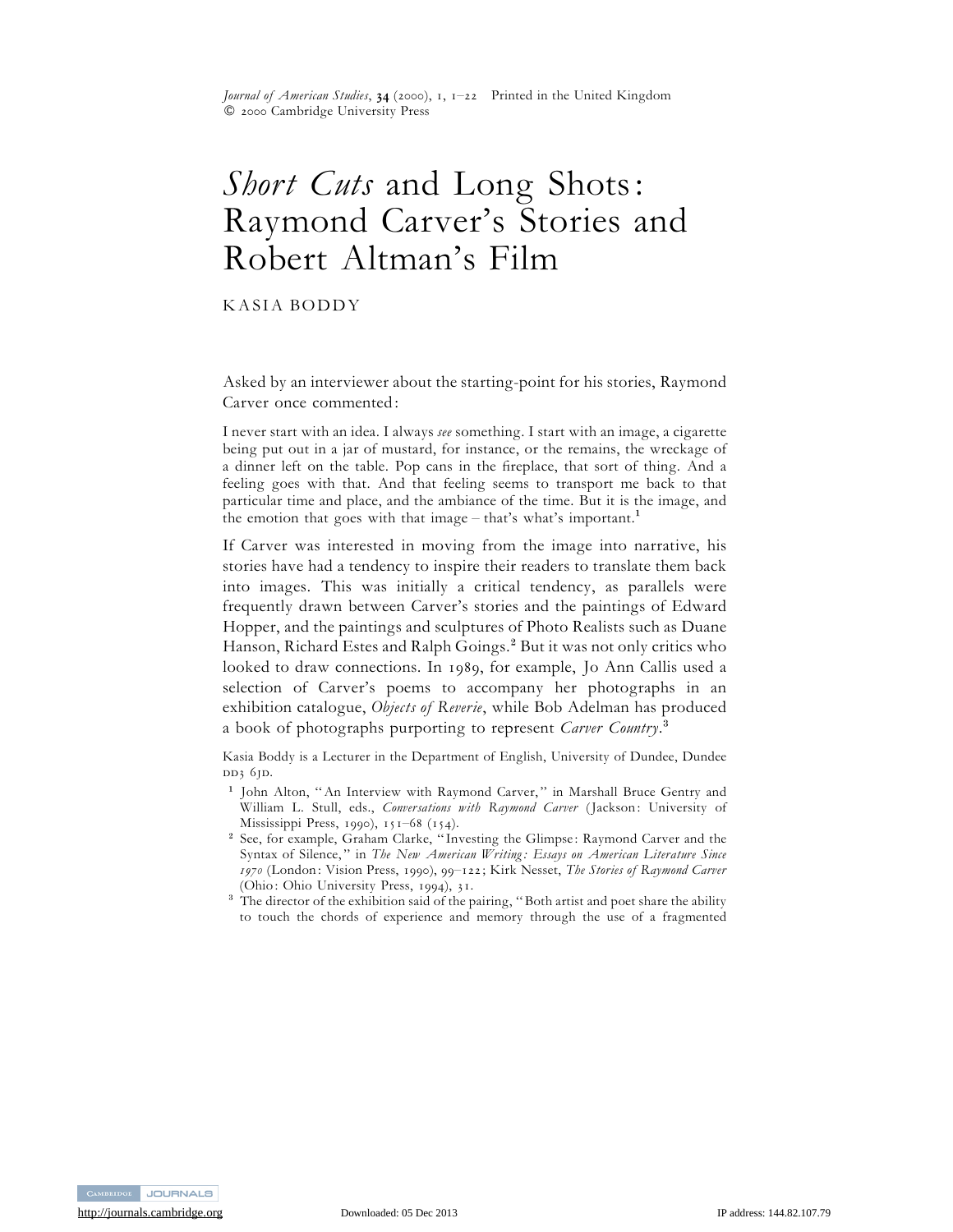As well as provoking comparisons with painting and photography, Carver's work has also been frequently adaptated by filmmakers. Many short films have been made from individual stories, and, although Carver was not involved in any of these projects, in 1982 Michael Cimino (best known for *The Deerhunter* and the far from minimalist *Heaven's Gate*) approached him to work on a screenplay on Dostoevsky's life.<sup>4</sup> Together with his wife, Tess Gallagher, Carver wrote a very long screenplay which was published in 1985, and shortly afterwards, also for Cimino, an unpublished screenplay called *Purple Lake*, about the rehabilitation of juvenile delinquents.<sup>5</sup> Neither has been produced. In  $1987$ , when asked about these, Carver said:

I think that every writer wants to do that at least once, to be involved with Hollywood, and all that sort of thing. I went through that time, I did it, and I'm not interested in doing it anymore. … It was work for hire, and I don't like that. I don't like to have a boss.<sup>6</sup>

Conceived after Carver's death, *Short Cuts* was director Robert Altman's thirty-first feature film. Altman is best known as one of a group of "talented, stubborn, and prickly" directors who achieved almost moviestar status in the "Hollywood Renaissance" of the 1970s.<sup>7</sup> After spending

narrative and the evocation of the lingering effects of a particular event. Neither poem nor image are intended to be illustrative of one another, but were chosen because of a shared sensibility and the resonance of a particular selection of poems with a particular group of images" Jo Ann Callis, *Objects of Reverie: Selected Photographs*, 1977-89 (Des Moines: Des Moines Art Center/Black Sparrow Press, 1989), 6. Bob Adelman, *Carver Country: The World of Raymond Carver* (New York: Scribner's, 1990).

Country: The World of Kaymona Carver (New York: Scribner s, 1990).<br><sup>4</sup> Recently, for example, two short films have been based on "Neighbors" – *Tropical* Fish (1994), directed by Chris Rodley, and *Private View* (1994), directed by Mika Kallwass for BBC2's Screen Firsts series. "Why Don't You Dance?" was filmed as *They* Haven't Seen This (1994), directed by Eric Bergen, and "One More Thing" kept its title in Coky Giedroyc's 1993 short for Channel 4's "Blow Your Mind" series. &

Raymond Carver and Tess Gallagher, *Dostoevsky : A Screenplay* (Santa Barbara: Capra Press, 1985). See also "On the *Dostoevsky* Screenplay," in William L. Stull, ed., *No* Heroics, Please : Uncollected Writings (London: Harvill, 1991), 111-15. Purple Lake, based on a story by Joann Carelli, was registered on 10 September 1984. See William L. Stull, ''Raymond Carver: A Bibliographical Checklist,'' *American Book Collector*, **:** (Jan.  $1987$ ),  $17-30$  (25).

<sup>&#</sup>x27; Kasia Boddy, ''A Conversation with Raymond Carver,'' in *Conversations with Raymond*  $Carver$ ,  $197-203$  ( $202-3$ ).  $\overline{a}$ 

David Thomson, *America in the Dark : The Impact of Hollywood Films on American Culture* (New York: William Morrow & Co., 1977), 238. Among others, Thomson discusses Arthur Penn, Sam Peckinpah, Peter Bogdanovich and Terrence Malik. He describes Altman as "possibly the most pretentious of current American directors" 239. See also Michael Pye and Lynda Myles, *The Movie Brats : How the Film Generation Took Over Hollywood* (New York: Holt, Rinehart and Winston, 1979).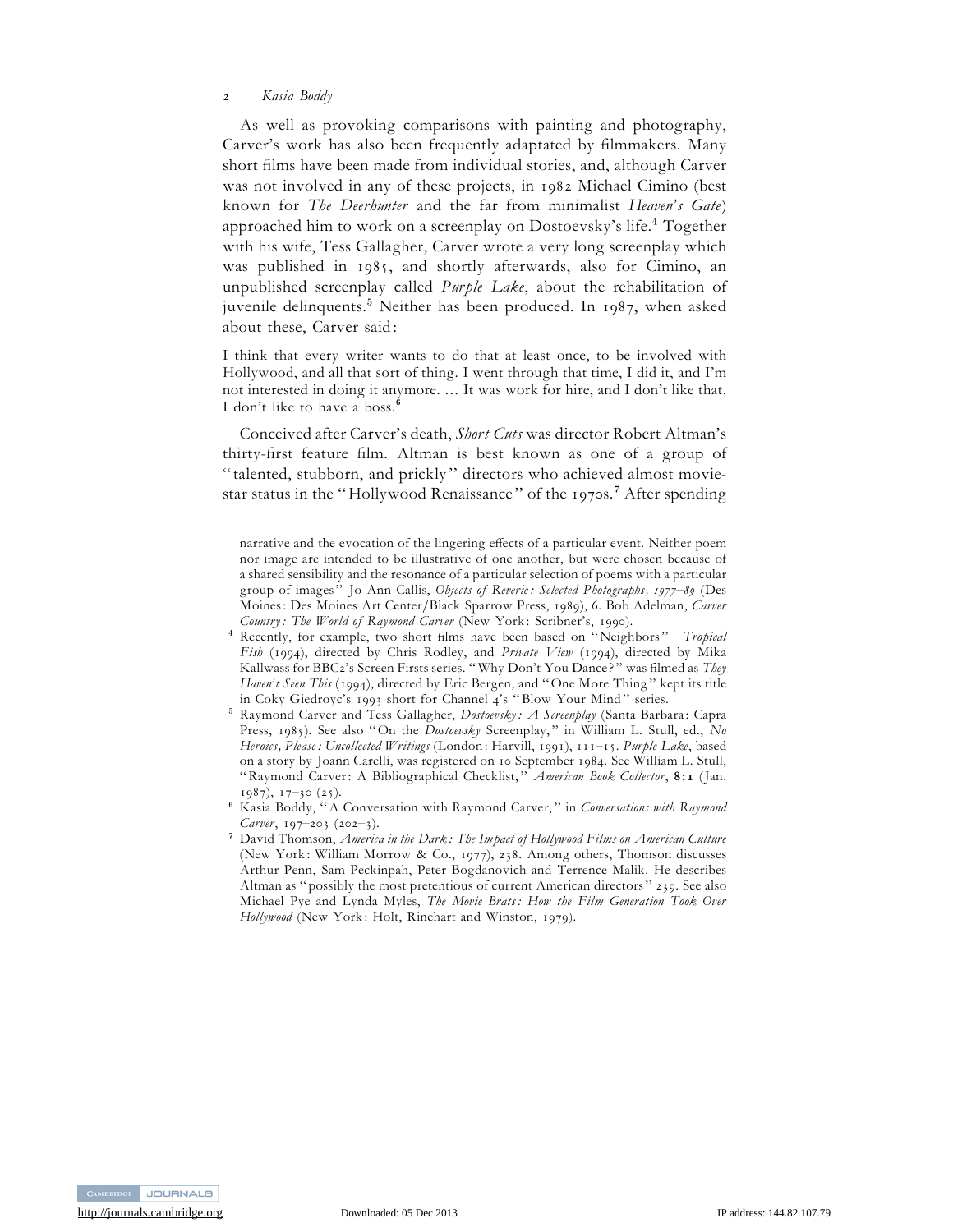most of the preceding ten years working in television, Altman achieved great critical and commercial success with  $M^*A^*S^*H$  (1970), a success which he was quick to exploit. ''With an acumen that is so far unmatched in contemporary Hollywood,'' he set up his own production company, Lion's Gate Films, and for eleven years proceeded to make his own films.<sup>8</sup> Most were commercially unsuccessful, with only *Nashville* (1975) reviving his standing within the industry. Once again, however, this success was short-lived. Altman was forced to sell Lion's Gate in  $1981$  and during the eighties found himself working for the studios and in television again. In , he regained critical acclaim with *Vincent and Theo* and backed that up commercially with *The Player* (1992), which he described as his "third comeback."<sup>9</sup> In 1990, Paramount had financed Altman to write a screenplay of *Short Cuts* with Frank Barhydt, but the studio rejected the final script. Following the success of *The Player*, however, its producers, Avenue Entertainment, agreed to go ahead with the project. As the film intended to ''cement'' his Hollywood comeback, Daniel O'Brien argues, "*Short Cuts* could scarcely be more risky," but it was a project that Altman had wanted to pursue for several years.<sup>10</sup> By interweaving nine Carver stories (with one Altman/Barhydt addition) into a complex single narrative, Altman was returning to the structure and style of his greatest success, *Nashville* (1976), as well as the less acclaimed *The Wedding* (1978) and *Health* (1980). *Short Cuts* was released in 1993, but faired less well in America than in Europe where it won the Golden Lion Award for Best Film at the Venice Film Festival.

In establishing his directorial "personal stamp," Altman has often drawn on existing texts as a starting-point.<sup>11</sup> Indeed *Short Cuts*, and *The Player* are only two of Altman's many adaptations from novels and plays.<sup>12</sup> James Monaco goes so far as to maintain that Altman ''doesn't trust himself on his own'':

- ) James Monaco, *American Film Now : The People, The Power, The Money, The Movies*, rev. edn (New York: New American Library, 1984), 319.
- <sup>9</sup> Quoted in Ephraim Katz, *The Macmillan International Film Encyclopedia*, 2nd edn (London: Macmillan, 1994), 27.
- " Daniel O'Brien, *Robert Altman: American Survivor* (London: B. T. Batsford, 1995), 117.<br><sup>10</sup> Daniel O'Brien, *Robert Altman: American Survivor* (London: B. T. Batsford, 1995), 117.
- <sup>11</sup> André Bazin, "On the *Politique des Auteurs*" (1957), trans. Peter Graham, in Jim Hiller, ed., *Cahiers du Cinéma : the 1950s* (London: Routledge, 1985), 255. Andrew Sarris argues that the auteur theory, '' values the personality of the director precisely because of the barriers to its expression. It is as if a few brave spirits had managed to overcome the gravitational pull of the mass of movies,'' *The American Cinema : Directors and Directions,* 1929–1968 (New York: Dutton, 1968), 31.
- "# See Ira Nayman's ''The Adaptable Altman'' for a discussion of *The Long Goodbye*, *The Player* and *Short Cuts* as adaptations. *Creative Screenwriting*, 4:3 (Autumn 1997), 84-96.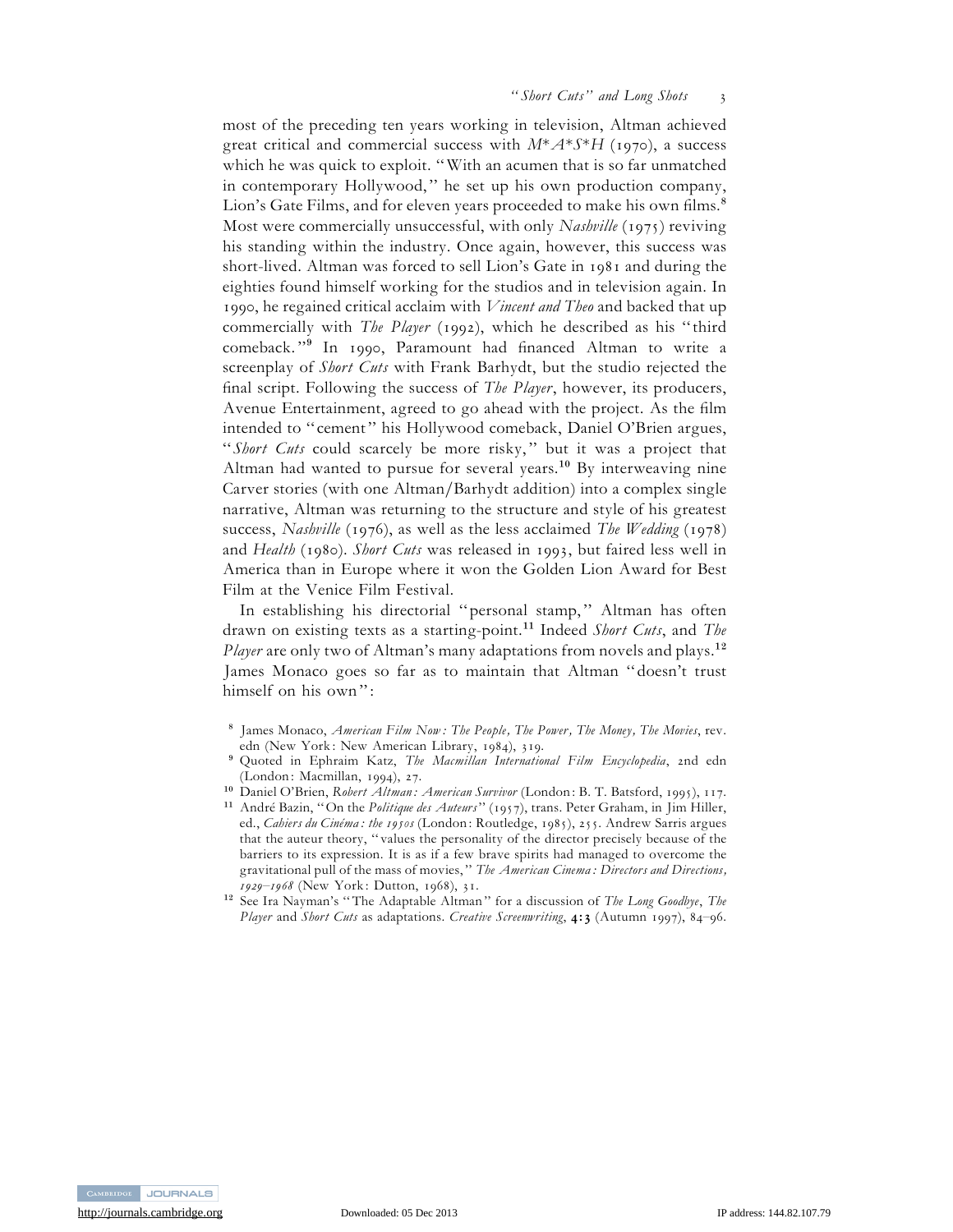He protects himself by playing with other people's scripts. Eventually they become very much his own movies, but this essentially reactive process allows him to add the ironic dimension that characterizes his best work: it's the basic stance of the critic, which is perhaps why he is so widely admired by film critics.<sup>13</sup>

I will consider Altman's ''ironic dimension'' and how he acts as a ''critic'' of Carver's work more fully in a moment, but this article is not simply an attempt to place Carver in the long tradition of American writers who have had a raw deal in Hollywood. As Ira Nayman points out, ''adapting short stories or novels into films is a mug's game. Those who loved the book are likely to be more critical of the film version than they would of an original story. … Those who didn't like the book, on the other hand, are not likely to be interested in a film version."<sup>14</sup> What I argue here is that, in the change from Carver's medium (a certain kind of short story) to Altman's (a certain kind of film), we find more than simply a formal transformation.

There are obviously very different pressures involved in the two media – unlike story-writing, film-making is ''at best cooperative, and at worst a struggle,'' and one whose very creativity is dependant on external financial support.<sup>15</sup> In an 1992 interview (while he was shooting *Short Cuts*), Altman spoke of his relationship with mainstream Hollywood:

They have not done things that I have wanted them to do, and I have not done things that they have wanted me to do. I've made enemies and I don't suffer fools gracefully. It's simply that I have an interest in doing certain kinds of work that I feel I do well and it doesn't fit in with their marketing plans, generally. So it's only occasionally that I am able to get a picture through the machinery.<sup>16</sup>

*Short Cuts* was one of the pictures which Altman did manage to get through the machinery – because of the success of *The Player* – but at the time of making the film, his position with Avenue Entertainment remained insecure. Many aspects of the film therefore seem designed to draw on the successful elements of *The Player* – in particular its reliance on a starry cast. (The same formula was repeated with less success in Altman's film of the Paris fashion industry, *Prêt à Porter*.)

But, although these factors need to be borne in mind, the point of this article is not simply to argue the limits of the *auteur* theory with respect

 $\frac{1}{1}$ <sup>14</sup> "The Adaptable Altman," 84. "<br>"

<sup>&</sup>lt;sup>15</sup> America in the Dark, 231. Tino Balio writes in the preface to a collection of essays on *The American Film Industry*, ''No other American art form, including theater, dance, music, and fine arts, has been subjected to so many constraints, nor has any other art been influenced so heavily by the predilections of the business world," and edn (Madison: University of Wisconsin, Press, 1985), ix.

madison: University of Wisconsin, Press, 1985), ix.<br><sup>16</sup> "Altman on Altman," ed. Graham Fuller, *Projections*, **2** (1993), 159–81 (175).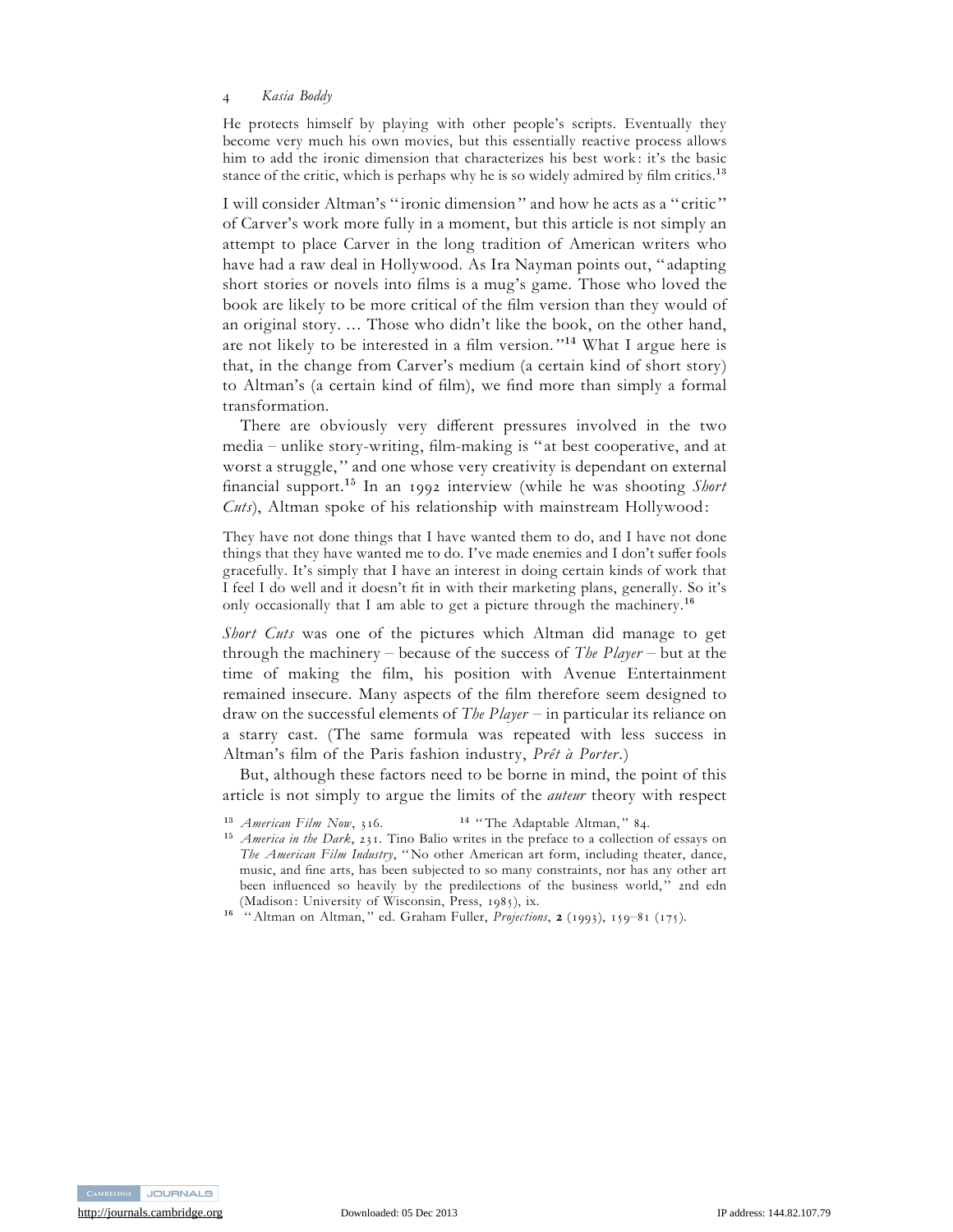to Altman, nor to contrast his ''personal stamp'' with that of Carver. Rather what I am interested in is how Carver and Altman might be seen as importantly different *American* artists who present radically disparate versions of contemporary America.<sup>17</sup> A reading that conflates them is one that fails to do justice to either.

# ''THINKING DOUBLE''

The conflation, however, does not begin with the critics but with Altman himself. His position in relation to Carver's work was ambiguously presented in the publicity material for *Short Cuts* and in the interviews that he gave after its release. On the one hand, Altman attempted to distance himself from Carver, pre-empting criticisms of the adaptation by claiming, quite reasonably, that he had created a new and separate work of art. On the other hand, however, he continually evoked Carver, and spoke of ''corroboration.'' The film was heavily marketed in relation to Carver (for example, a collection of stories used in the film – in fact taken from four separate Carver works – was produced, with a film still as its cover) and in the publicity material much was made of Tess Gallagher's involvement and approval of the film. She gave interviews with Altman and was repeatedly quoted as a source for what Ray "would have wanted."<sup>18</sup> Moreover, she drew attention to similarities between Carver and Altman's creative approaches and thematic concerns. In her foreword to the published screenplay, for example, she writes:

On one of my last nights in L.A. at a meal at the Ganita restaurant, Altman and I had been talking about our mutual fascination with doubles, the wild probability of gaining that extra likeness which might extend your life into the secret fruitfulness of the path not taken. "Ray was a Gemini," I told Bob in my now habitual reflex of keeping Ray present in our conversations. We also spoke about poetry – Ray's love of it. I said I felt Ray's stories had the hum and leap of poetry inside them. Later, as we left the restaurant, Bob came back from the car to where I was standing with Frank at the curbside to plant a kiss on my mouth so firmly it was brotherly. ''Goodnight Poet,'' he said, and without a beat, I answered: "Goodnight, Other Poet." Thinking double.<sup>19</sup>

- "( A recent book on the director by Helene Keyssar is entitled *Robert Altman*'*s America* (Oxford: Oxford University Press, 1991), while Adelman's collection of photographs claims to represent the part of America called ''Carver Country.''
- claims to represent the part of America called "Carver Country."<br><sup>18</sup> For example, see Robert Stewart, "Reimagining Raymond Carver on Film: A talk with Robert Altman and Tess Gallagher," The New York Times Book Review, 12 Sept 1993, 3, 41-42; Kitty Bowe Hearty, "Bob and Ray," *Premiere* (USA), **7:3** (November 1993),  $58-63$ .
- "\* Tess Gallagher, ''Foreword,'' Robert Altman and Frank Barhydt, *Short Cuts : The Screenplay* (Santa Barbara: Capra Press, 1993), 7-4 (14). Gallagher and Carver shared a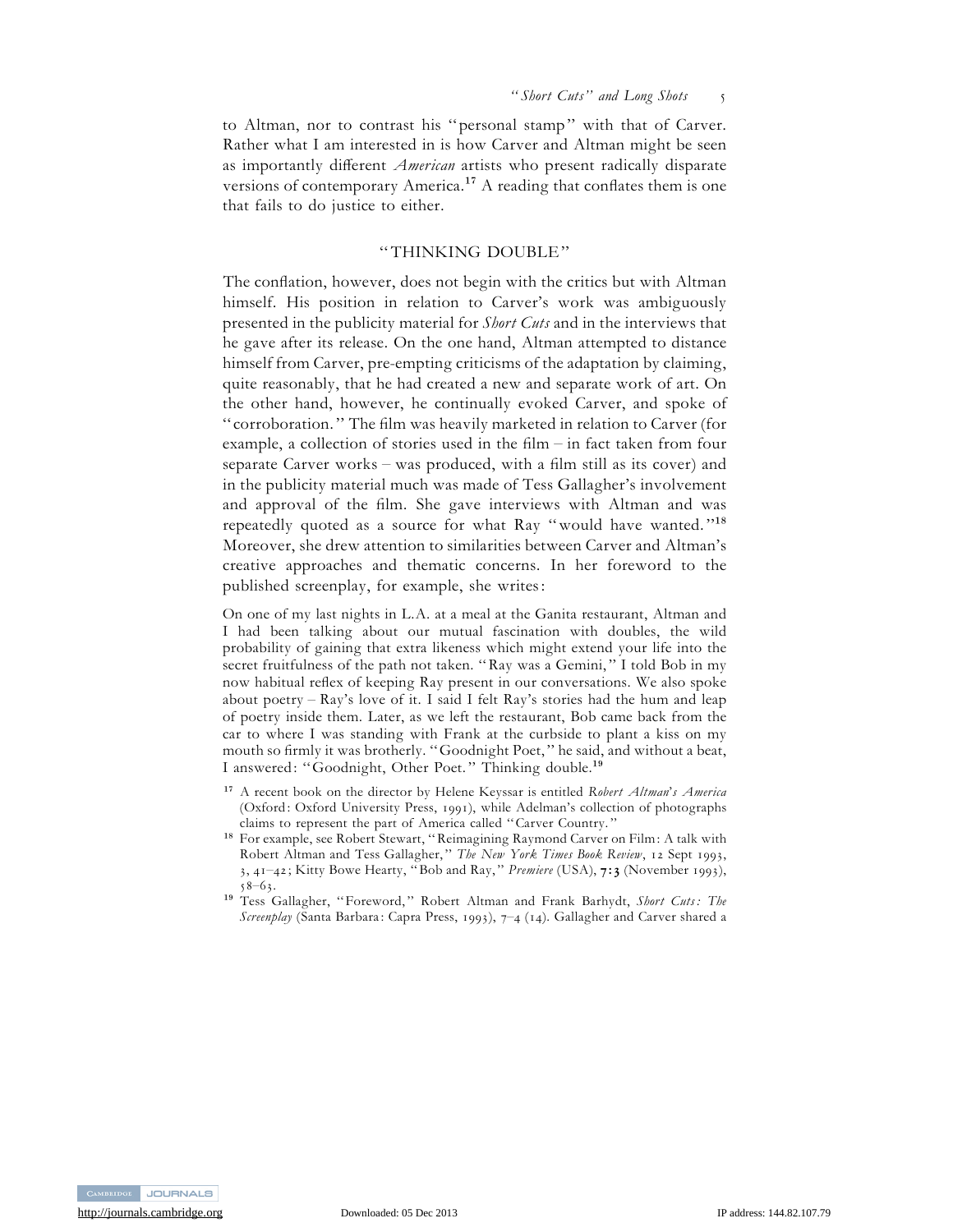Gallagher's desire to '' think double,'' however, extended beyond the poetic. Towards the end of Mike Kaplan and John Dorr's documentary about the filming of *Short Cuts* – *Luck, Trust and Ketchup* – Gallagher is shown offering a rather bemused Altman two of her husband's shirts, because the two men seem "about the same size."<sup>20</sup>

Gallagher's search for a double for her dead husband is one thing – understandable and even touching. Altman's exploitation of this is more difficult to explain. On the one hand, it provided an opportunity for great publicity; on the other, however, it forced him into a situation in which Carver provided the agenda within which the film was discussed. $^{21}$ Altman was therefore required to defend his adaptation, in particular his decision to intercut between different stories. He made two major points in his ''defence.'' First, he claimed that by changing the structure he was preserving the *spirit* of Carver in a way that those adaptations which stuck closely to the letter of the texts do not. He said in interview: '' I know that each story in it could make an hour or an half-hour television show, or even a full movie-of-the-week if you want to flesh it out, though then they wouldn't be Carver stories anymore."<sup>22</sup> What exactly Altman thinks is the "spirit" of Carver is something I will look at in a moment. Secondly, Altman argued that all of Carver's work is ''just one story … all occurences, all about things that just happen to people and cause their lives to take a turn,'' and his film therefore focuses on making connections and counterpoints between the different stories; what he calls ''Carver soup."<sup>23</sup> In his introduction to the volume of Carver stories used in the

preoccupation with doubles. Gallagher's father was dying while they were working on the Dostoevsky script, and Carver notes that she gained comfort from a belief that "Dostoevsky! We're making him live again." No Heroics, Please, 114. Carver himself thought of Chekhov as a '' companion-soul'' and the last story he wrote before being diagnosed with lung cancer, "Errand" (1987), was about Chekhov's death from tuberculosis. After the diagnosis, Gallagher notes, ''it was to Chekhov we instinctively turned." "Introduction," in *A New Path to the Waterfall* (London: Collins Harvill, 1989), 13-25 (18). See Kasia Boddy, "Companion-Souls of the Short Story: Anton Chekhov and Raymond Carver," *Scottish Slavonic Review*, **18** (Spring 1992), 105-12, and Lionel Kelly, ''Anton Chekhov and Raymond Carver: A Writer's Strategies of Reading," in *The Yearbook of English Studies*, 26 (1996), 218-31.

<sup>#!</sup> *Luck Trust and Ketchup : Robert Altman in Carver Country : The Evolution of Short Cuts*, directed by Mike Kaplan and John Dorr (1993).

directed by Mike Kaplan and John Dorr (1993).<br><sup>21</sup> This led to statements such as "I know Ray Carver would have understood that I had to go beyond just paying tribute.'' ''Corroborating with Carver,'' introduction to Raymond Carver, *Short Cuts* (London: Harvill Press, 1993), 7-10, (10).

Raymond Carver, *Short Cuts* (L<br>
<sup>22</sup> "Altman on Altman," 167–68.

<sup>&</sup>lt;sup>23</sup> Altman, "Corroborating with Carver," 7.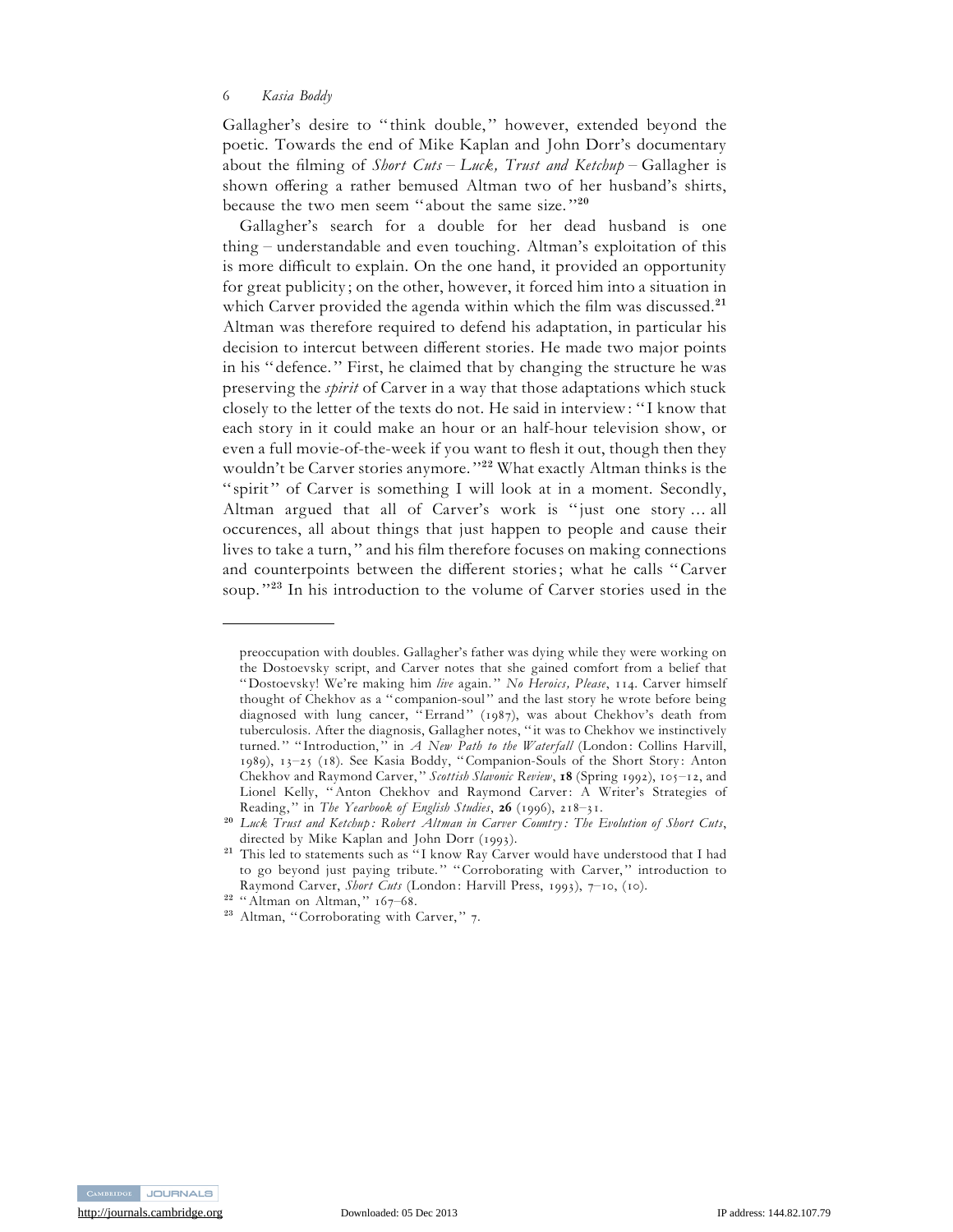film, he argued that his film ''could go on for ever'' and he is purportedly planning *More Short Cuts*.<sup>24</sup> (He has also said that all of Poe's stories are really "one story," and more bizarrely still, "I think of Shakespeare's plays as one big piece." $^{25}$ )

### ''CARVER SOUP''

Altman's decision to create connections between the stories might be placed in the context of debates about the relation between the short story, the novel and, what is seen as an intermediary form, the short-story sequence, a form that lacks the tidy coherence of the novel yet asserts some sense of connection between disparate parts. Recently some critics of Carver's work have sought to make connections between his ostensibly discrete stories, arguing that this then enables them to give a reading of the work "as a cohesive body of work."<sup>26</sup> For example, J. Gerald Kennedy writes of Carver's collection, *Cathedral*:

Like other sequences, *Cathedral* portrays individuals sunk in the immediacy of their own predicaments; but it also allows us to imagine encounters between characters who never meet – between the grieving parents of ''A Small, Good Thing" and the obdurate father in "Feathers"; between the abandoned husband in ''Fever'' and the frustrated wife in ''Preservation''; between the cautiously hopeful narrator of ''Where I'm Calling From'' and the despairing Wes of ''Chef's House.'' Although the textual autonomy of each story precludes such interactions, the recent Robert Altman film, *Short Cuts*, captures just this potentiality in the tangential encounters that connect the multiple story lines developed there. $27$ 

When Raymond Carver died, his obituaries revealed how widely his achievement in the short story was recognized. Indeed, he was even dubbed the ''American Chekhov.'' It was not unusual, however, for his obituarists' grief to extend to the fact of Carver's '' failure to write a

<sup>&</sup>lt;sup>24</sup> *Screen International* reported from the 1996 Cannes Film Festival that Altman "pledged legal action against France's CiBy 2000 for breach of contract for its decision not to produce a follow-up to  $1993$ 's *Short Cuts*."  $17$  May  $1996$ , 2.

 $^{25}$  Produce a follow-up to 1993's *Short Cuts*." 17 May 1996, 2.<br><sup>25</sup> Robert Stewart, "Reimagining Raymond Carver on Film: A talk with Robert Altman and Tess Gallagher," 41.

and Tess Gallagher," 41.<br><sup>26</sup> Review of Randolph Paul Runyon, *Reading Raymond Carver* (Syracuse University Press, 1992), *Choice* 1992. Runyon's thesis is that Carver's stories ask his readers to examine "the interstices *between the stories*" (1; his italics).

<sup>#(</sup> ''From Anderson's *Winesburg* to Carver's *Cathedral*: The Short Story Sequence and the Semblance of Community,'' in J. Gerard Kennedy, ed., *Modern American Short Story Sequences* (Cambridge: Cambridge University Press, 1995), 194-215 (213).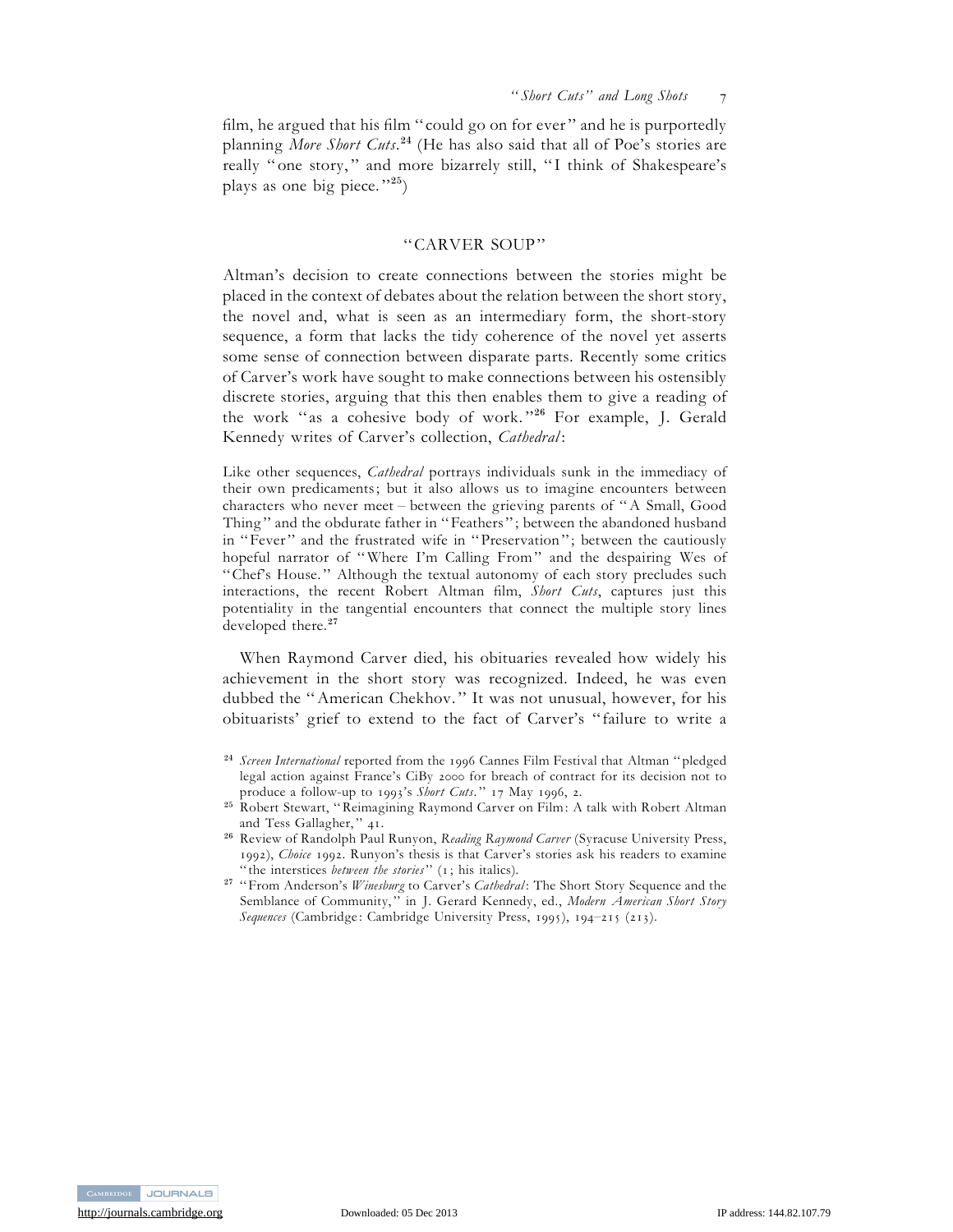novel."<sup>28</sup> Consider, for example, W. J. Weatherby, writing in *The Guardian* :

[Carver's] first novel was to decide how important a writer he might be. Could he carry over into a long narrative his evocation of the life of the American white working class that succeeded so well in his short stories ? But he left the answer unfinished.<sup>29</sup>

The belief that Carver's status as a writer was ''untested'' because he had not published a novel reveals the full weight of the critical bias that exists towards the novel. The short story, it is implied, is an apprentice form, while writing a novel represents an initiation into the mature world of letters. (Hence Kennedy's suggestion that *Short Cuts* fulfilled Carver's "potential.") Carver's attitude to the inevitable interview question, "when are you going to write a novel?," varied depending on his selfconfidence. At times, he claimed to be working on one (the posthumous collection, *No Heroics Please* contains an eight page '' fragment of a novel''); at other times, he forthrightly asserted that he was ''happy doing what I'm doing."30

The introduction to Kaplan and Dorr's documentary *Luck, Trust and Ketchup* claims that Altman's film is an equivalent to the novel Carver "never had time to write." This alludes to Carver's often quoted account of why he wrote short stories in an essay called ''Fires'':

To write a novel, it seemed to me, a writer should be living in a world that makes sense, a world that a writer can believe in, draw a bead on, and then write about accurately. A world that will, for a time anyway, stay fixed in one place. Along

- <sup>28</sup> Peter Kemp, "The American Chekhov," *The Sunday Times*, 7 Aug. 1988, G.1-2. Miriam Marty Clark attacks what she sees as Carver's ''monological imagination,'' and finds evidence of its existence in his "failure to write a novel." "Raymond Carver's Monological Imagination," *Modern Fiction Studies*, 37:2 (Summer 1991), 240-47 (246).
- Monological Imagination,'' Modern Fiction Studies, **37:2** (Summer 1991), 240–47 (246).<br><sup>29</sup> W. J. Weatherby, ''Turning Life Into Great Literature,'' *The Guardian*, 5 Aug. 1988, . \$! Raymond Carver, ''Fragment of a Novel – from *The Augustine Notebooks*,'' in William
- L. Stull, ed., *No Heroics, Please*, 65-72. Robert Pope and Lisa McElhinny, "Raymond Carver Speaking," in *Conversations with Raymond Carver*, 11-23 (12) and passim. Of course Carver was not the only short-story writer to feel the pressure to write a novel. Chekhov's correspondence, for example, reveals a continuing preoccupation with the form. After many abandoned attempts, he wrote to Suvorin that he had found his form: ''What do you know ? I'm writing a novel!! I am keeping at it, but can't see the end in sight. … I have called it 'Tales from the Life of My Friends' and am writing it in the form of separate, complete stories, tightly held together by the common basis of plot, idea and characters. There is a special chapter for each story. Don't think that the novel will consist of odds and ends. No indeed. It will be a real novel, a complete whole, in which each person will be organically indispensable,'' Anton Chekhov, Letter to Alexei Suvorin, 11 March 1899, in *Selected Letters*, trans. Sidonie K. Lederer; ed. Lillian Hellman (London: Picador, 1984), 79-80 (79).

CAMBRIDGE JOURNALS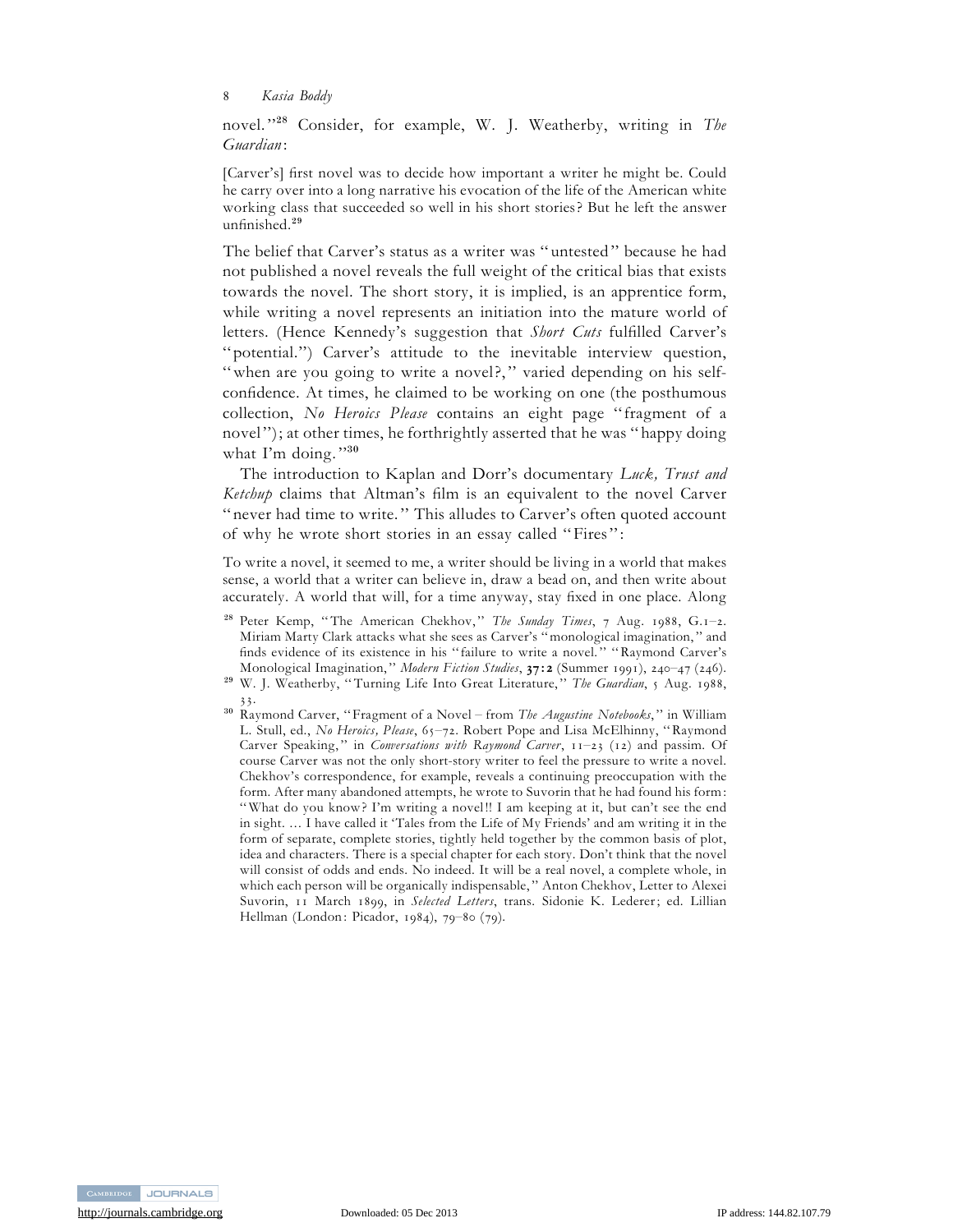with this there has to be a belief that the known world has reasons for existing, and is worth writing about, is not likely to go up in smoke in the process. This wasn't the case with the world I knew and was living in. My world was one that seemed to change gears and directions, along with its rules, every day. Time and again I reached the point where I couldn't see or plan any further ahead than the first of next month and gathering together enough money, by hook or by crook, to meet the rent and provide the children's school clothes.<sup>31</sup>

By focusing on the second part of Carver's statement, these critics ignore the first part. Carver wrote short stories not simply because he had no time to write a novel but because the short story was ''demanded'' by his aesthetic vision.<sup>32</sup> Altman's making of "soup" from Carver's discrete and diverse short stories denies the importance the fragmentary form plays in Carver's work, and so inevitably results in a distortion of that work. This disturbance, moreover, is not simply formal. The change in medium is bound up with highly significant shifts in location, class and sexual politics, and it is these I will consider first.

# FROM "CARVER COUNTRY" TO THE CITY OF ANGELS

Bob Adelman's *Carver Country* is a kind of photographic biography of Carver taking us from his childhood in Yakima in eastern Washington State through periods working in Chico, Sacramento, Palo Alto and San José in Northern California before returning to Port Angeles in Washington, where he died. In his introduction to the collection of stories used in the film, Altman defends his decision to move the stories to the L.A. suburbs:

One of the reasons we transposed the settings from the Pacific Northwest to Southern California was that we wanted to place the action in a vast suburban setting so that it would be fortuitous for the characters to meet. There were logistical considerations as well, but we wanted the linkages to be accidental. The setting is untapped Los Angeles, which is also Carver Country, not Hollywood or Beverly Hills – but Downey, Watts, Compton, Pomona, Glendale – American suburbia, the names you hear about on the freeway reports.<sup>33</sup>

If ''untapped Los Angeles'' is also ''Carver Country,'' then this seems to

- <sup>31</sup> Raymond Carver, "Fires," in *Fires* (London: Picador, 1986), 28–39 (35).
- $32$  I am using the word "demanded" in the sense employed by William Carlos Williams in his essay ''A Beginning on the Short Story (Notes),'' when he notes that, when he decided to write about the effects of the Depression on the working classes of New Jersey, '' the short story as a form … [was] demanded.'' ''The briefness of their chronicles, its brokenness and heterogeneity – isolation, color. A novel was unthinkable," *Selected Essays* (New York: Random House, 1954), 295-310 (300).

thinkable, "*Selected Essays* (New<br><sup>33</sup> "Corroborating with Carver," 9.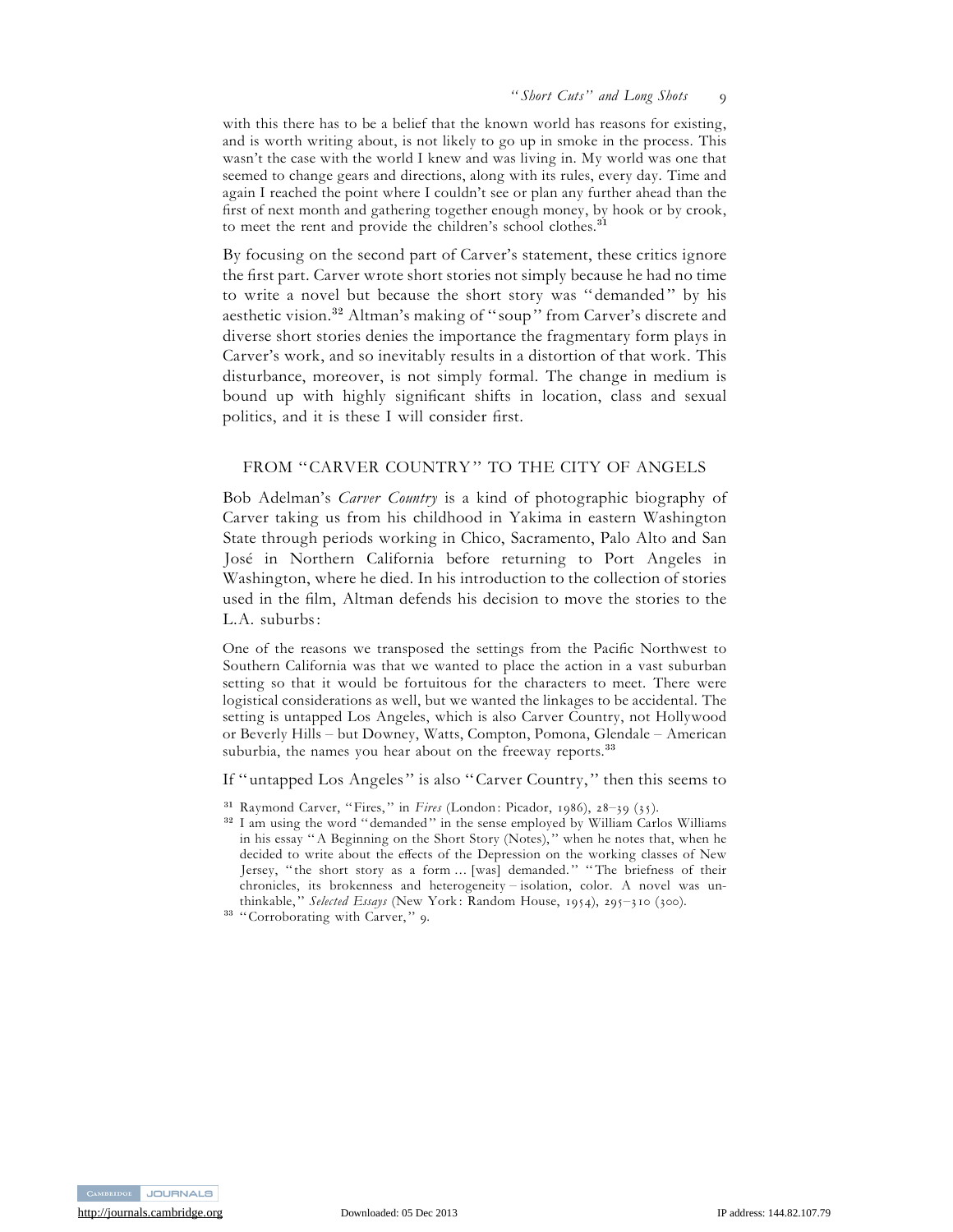suggest that, for Altman, "Carver Country" means Anyplace-Not-Glamorous, USA; what William Stull calls "Hopelessville, USA."34 Two questions then arise. First, is place in Carver really ''anywhere'' and therefore "nowhere"? And secondly, if so, is "untapped Los Angeles" also "nowhere" and "anywhere"?

To some extent, Carver's own statements support Altman's reading of the importance of place in his work. He often asserted the universality of his stories, arguing that they "could take place anywhere," since "men and women behave pretty much the same whether in Port Angeles, or Bellevue, or Houston, or Chicago or Omaha or New York City."35 Taking this as our guide we may feel, to quote one critic, that the shift in location would not cause "too great a sense of disruption."<sup>36</sup>

It is useful here, however, to recall what Raymond Williams says about the notion of the "regional novel." $37$  Implicit in the concept of "regional," Williams argues, is the notion that while some places (the provinces) are regions, others (the urban centres) are not. Novels set in the '' regions'' are said to be *about* the places in which they are set, whereas novels set in the metropolis are thought to be *about* the ''human condition,'' and setting is tangential. (Williams makes a similar point about the use of the phrase '' the working-class novel,'' and I will return to this in a moment.) By rejecting the '' regional'' tag, often associated with the short story, Carver was cultivating his "universality."38 Nevertheless, while his stories are set in a wide range of places, and, as he notes, often entirely indoors, these places are not the metropolitan centres of America. As the poem ''Lemonade'' (which Altman claimed serves as a thematic cue for his film) puts it:

> it's a small town, this town, a small world here<sup>39</sup>

that Carver's characters inhabit, a world whose grotesques are in the tradition of Sherwood Anderson's *Winsburg*, *Ohio* (1919) rather than

<sup>37</sup> Raymond Williams, "Region and Class in the Novel," in *Writing in Society* (London: Verso, 1981), 229-38. See also Eric Sundquist, "Realism and Regionalism," in Emory Elliott, ed., *The Columbia Literary History of the United States* (New York: Columbia University Press, 1988), 503.

<sup>&</sup>lt;sup>34</sup> William L. Stull, "Beyond Hopelessville: Another Side of Raymond Carver," *Philological Quarterly* (Winter 1985),  $1-15$  (2).

<sup>%&</sup>lt;br><sup>38</sup> Nicholas O'Connell, "Raymond Carver," in *Conversations with Raymond Carver*, 50–51.<br><sup>36</sup> A Jam Man Olim Carver, <sup>1</sup>. Transfer of the Man San Wall.

<sup>&</sup>lt;sup>36</sup> Adam Meyer, *Raymond Carver* (New York: Twayne, 1995), 172, fn. 3.

<sup>\$)</sup> On the short story and regionalism, see Sandra A. Zagarell, ''Narratives of Community: The Identification of a Genre," *Signs*, **13:3** (Spring 1988), 498-527.

The Identification of a Genre," *Signs*, **13:3** (Spring 1988), 498–527.<br><sup>39</sup> Carver, *Short Cuts*, 155–57 (155). All further page references to this collection will be cited in the main text.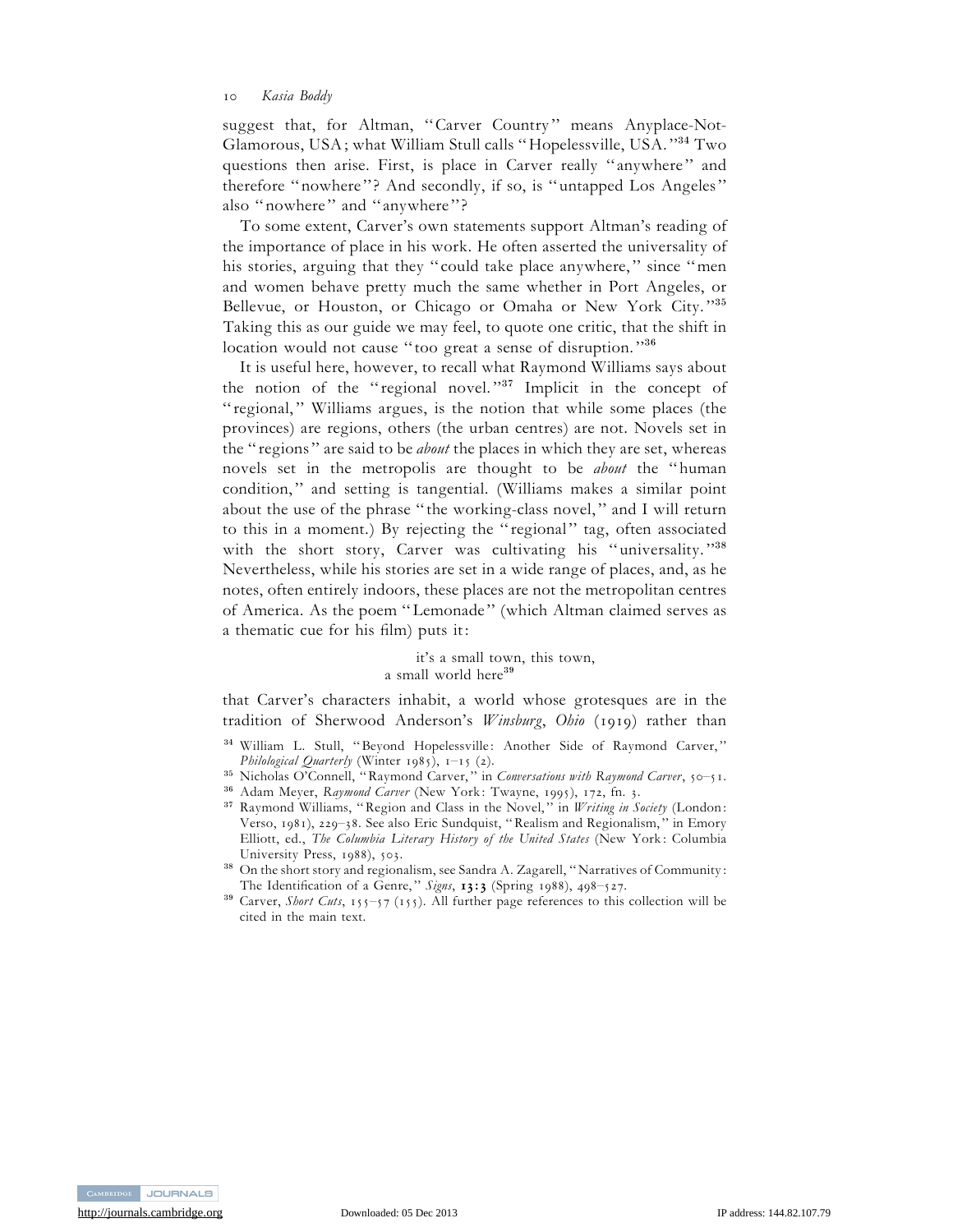Nathaniel West's *The Day of the Locust* (1939).<sup>40</sup> Secondly, and perhaps more importantly, these places are all impermanent, temporary. Wherever the characters are, they are always dreaming of being elsewhere, aspiring to a better life. Looking closely at the stories that make up *Short Cuts* we get a different picture. Since my argument here is that we should not reduce these stories to a soup-like substance, I will consider them in the order they appear in Altman's collection.<sup>41</sup>

While there is no named setting in "Neighbors," it is a kind of travel story between apartments – the Stones have gone '' to Cheyenne, then on to St. Louis to visit relatives''; their neighbours, the Millers, cannot afford to go away, so they go next door. In ''They're Not Your Husband'' there is again no named setting, but Earl spends most of the story travelling around for job interviews. Place features more precisely in ''Vitamins,'' certainly in conversations – the narrator and his wife, Patti, ''got to talking about how we'd be better off if we moved to Arizona, someplace like that" (p. 33), while, later on in the story, Patti's friend (and his oneoff date), Donna, wonders about going to Portland.

''Maybe I could go up to Portland,'' she said. ''There must be something in Portland. Portland's on everybody's mind these days. Portland's a drawing card. Portland this, Portland that. Portland's as good a place as any. It's all the same.''  $(p. 44)$ 

"Will You Please Be Quiet, Please?" is set in Eureka, CA. Ralph and Marian go to Guadalajara on their honeymoon, but Ralph finds the '' squalor and open lust'' of the place disturbing, and wants to return to "the safety of California" (p. 48). In "So Much Water So Close To Home'' Stuart goes fishing with some other men in the Naches river in Washington State. Later as his wife reflects on the fact that the men have left a dead girl floating for days while they fished, she drives past the local Everson Creek. ''So much water so close to home, why did he have to go miles away to fish?" she thinks (p. 76). In "A Small, Good Thing," no place is named. The story moves between the home, the hospital and the bakery. ''Jerry and Molly and Sam'' begins with Al's feeling that "nothing was going right lately" and his decision to get rid of the dog,

<sup>&</sup>lt;sup>40</sup> *The Day of the Locust* has spawned a tradition of Los Angeles apocalyptic fiction, a recent example of which is Brett Easton Ellis's *Less Than Zero* (1985).  $^{\frac{1}{4}}$ 

The stories were taken from several collections. ''Neighbors,'' ''They're not your husband,'' ''Will you please be quiet, please?,'' ''Collectors'' and ''Jerry and Molly and Sam'' were first published in *Will You Please Be Quiet*, *Please*? (New York: McGraw-Hill, 1976). "Tell the Women We're Going" was published in *What We Talk About When We Talk About Love* (New York: Knopf, 1981). "So much Water so Close to Home" was first published (in this version) in *Fires* (Santa Barbara: Capra, 1983).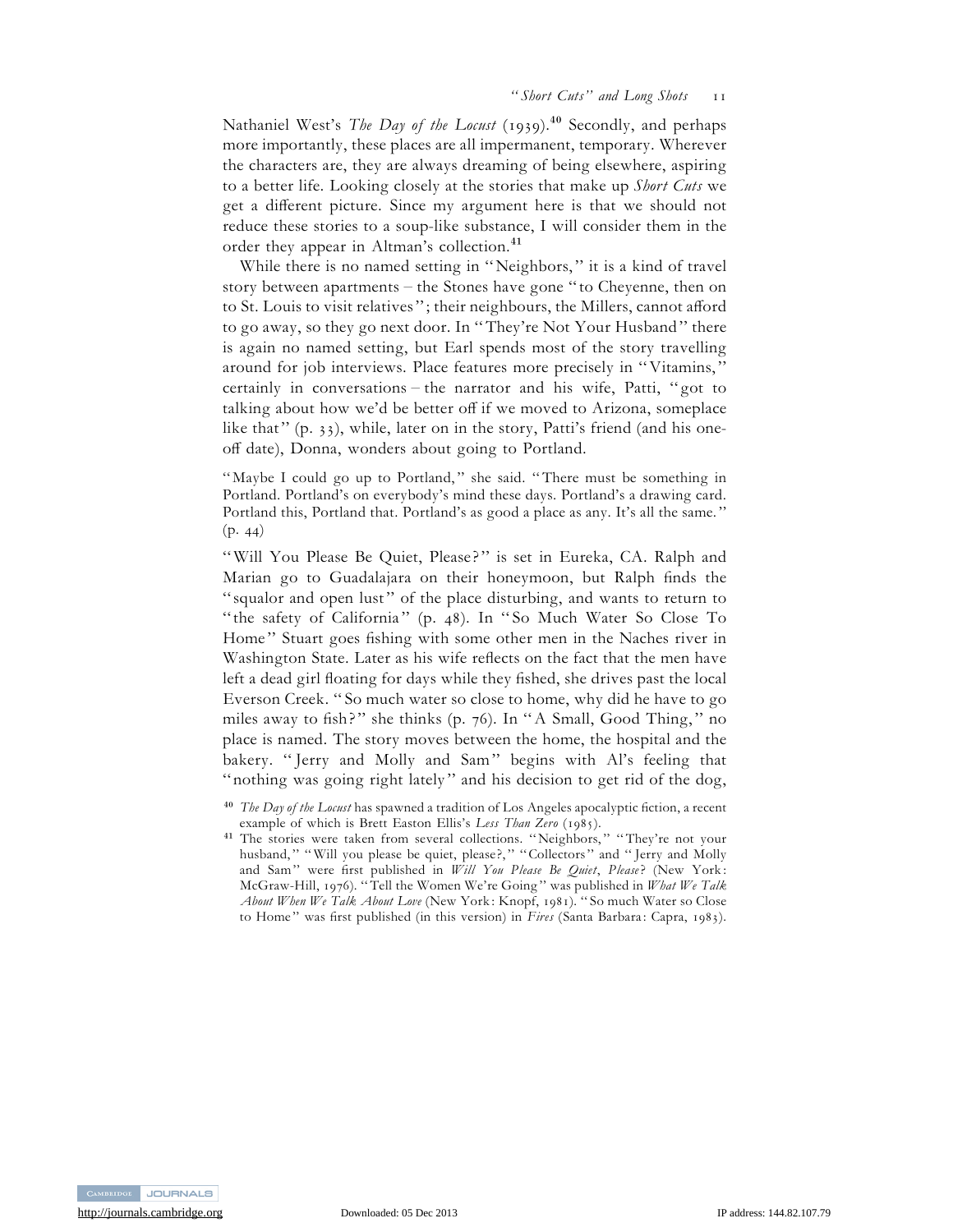Suzy. In the film, this is just presented as an unexplained frustration of an unpleasant man. Gene (played by Tim Robbins) works as a motorcycle cop. In the story, however, Al is unemployed, and his frustration stems from that. To add to his troubles, his wife had persuaded him, ''just before all the layoffs began,'' to move to a ''cushy two-hundred-a-month place. Lease with an option to buy" (p. 123). Thinking about what a mess his life is, and deciding ''he had to start someplace – setting things in order, sorting all this out,'' he takes the dog to dump it back near their old home. Going there, however, does not have the restorative effect he anticipated.

He cruised along, and when he came to his old house he slowed down almost to a stop and stared at the front door, the porch, the lighted windows. He felt even more insubstantial looking at the house. He had lived there – how long ? A year, sixteen months? Before that Chico, Red Bluff, Tacoma, Portland – where he'd met Betty – Yakima … Toppenish, where he was born and went to high school.  $(p. 128)^{42}$ 

While Al moves around a lot without seeming to go anywhere, the narrator of ''Collectors'' is completely grounded in his own house. Indeed he lies on the couch all day waiting for news of a job ''up north" – "I'm going to be leaving here soon" (p.  $145$ ) – and, unlike everyone in Altman's film of the L.A. freeways, has no car. As Baudrillard points out, disenfranchisement is, for many Americans, represented by the loss of ''first your job, then your car. And when your driver's license goes, so does your identity."<sup>43</sup> Bill and Jerry in "Tell the Women We're Going'' still have cars. Leaving their wives, with the feeling that ''Guy's gotta get out" (p. 149), they head out to drink and play pool. They pick up two girls who say they're going ''no place,'' and offer to take them to Picture Rock. Before they get there, and before Jerry – the loud-mouthed one, not the repressed one – kills the girl, they pass a fork in the highway. ''The highway forked here at Picture Rock, one road going on to Yakima, the other heading for Naches, Enumclaw, the Chinook Pass, Seattle"  $(p. 152)$ .

The only moment that feelings of entrapment and the desire to escape are expressed in *Short Cuts* is towards the end when Earl (Tom Waits) and

<sup>&</sup>lt;sup>42</sup> Like Al, Raymond Carver lived in small towns all over the States. For example, during the sixties and seventies he lived in the following towns in California: 1960, Eureka; 1961-63, Arcata; 1964-66, Sacramento; 1967, Palo Alto; 1968-69, Hollywood; 1969, San José; 1970, Sunnyvale; 1971, Ben Lomond; 1972-76, Cupertino.

<sup>%</sup> San Jose; 1970, Sunnyvale; 1971, Ben Lomond; 1972–76, Cupertino.<br><sup>43</sup> Jean Baudrillard, *America*, trans. by Chris Turner (London: Verso, 1988), 112. See also Carver's poem "The Car," in *In a Marine Light: Selected Poems* (London: Collins Harvill, 1987), 44-45.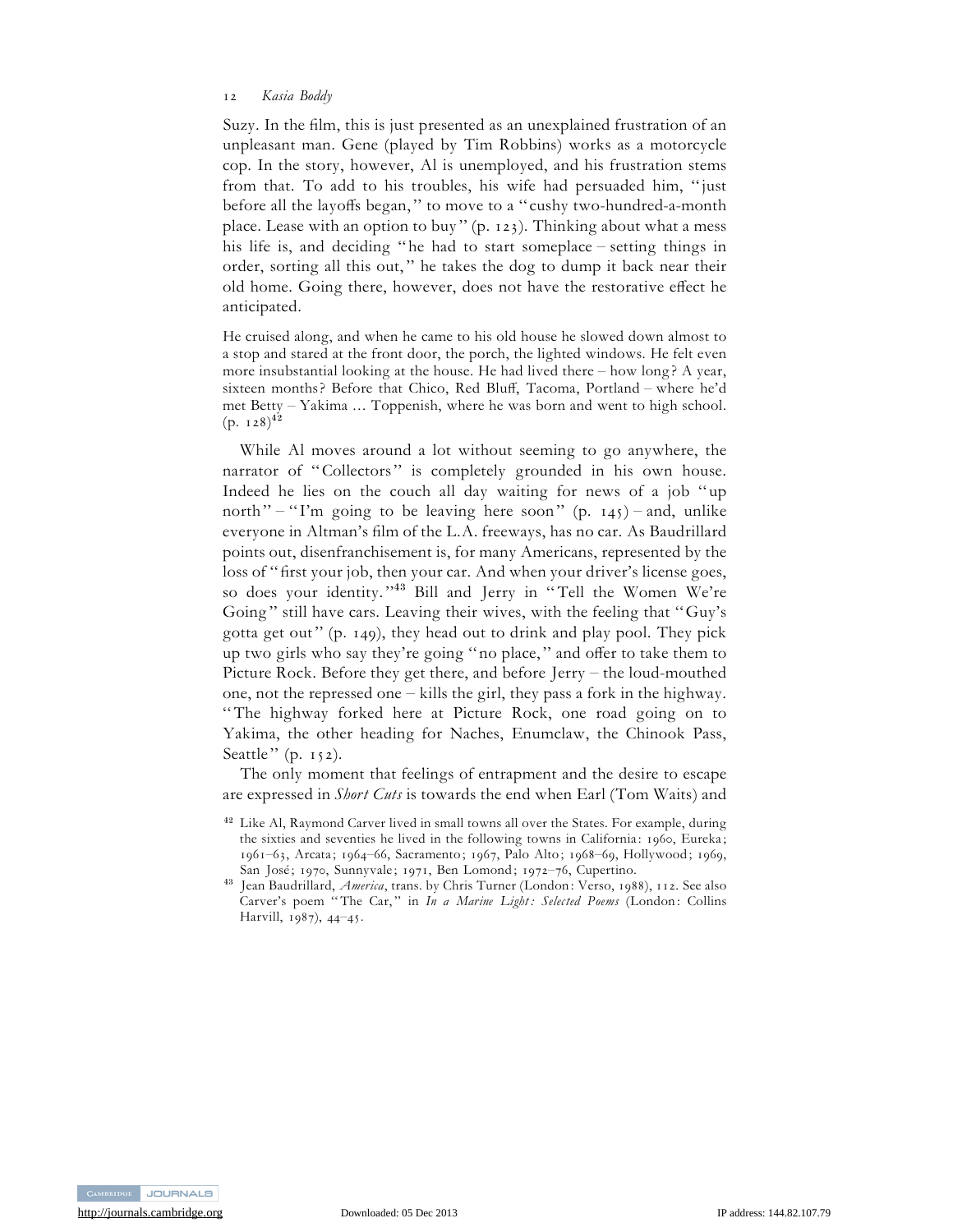Doreen (Lily Tomlin) dance a conga singing "Gettin' outta Downey";<sup>44</sup> otherwise, there is no suggestion that everyone has not always been and will not always be in their not uncomfortable suburban homes. Terrible and arbitrary things may happen to them, but they stay put. Indeed there is nowhere else to  $g_0$  – L.A. is the end of the line, "the last American frontier."<sup>45</sup>

The second question that I raised concerning setting is whether Los Angeles, ''untapped'' or not, can ever be a neutral setting. As Michael Sorkin (echoing many others) put it, ''L.A. is probably the most mediated town in America, nearly unviewable save through the fictive scrim of its mythologizers."<sup>46</sup> Mike Davis argues what he calls a "dialectic of sunshine and *noir*" (or American dream and nightmare) exists in writings about the city, and argues that for this reason L.A. has attracted critics and writers looking for the "pure America."<sup>47</sup> Despite Altman's claim that he is not dealing with ''Hollywood or Beverley Hills,'' everything in the film, as Michael Woods points out, "has Hollywood written all over it."<sup>48</sup> Its influence remains particularly in the jobs and concerns of the characters. Tess, the jazz torch song singer invented wholly by Altman and Barhydt, says at one point, '' I hate L.A. All they do is snort coke and talk." $49$  No one is seen snorting in the film, but their frantic behaviour and talk suggests that atmosphere. Carver Country is not frenetic like L.A. – in fact no one talks much at all.

And what could be more distinctly Californian than the earthquake which ends the film? – in particular the way it is used as the great Californian unifier, even if not the Big One. $50$  The film ends with the pilot who had flown over the city in the opening shots describing what he had seen during the earthquake. "As I was landing I was thinking to myself what a beautiful sight L.A. is. … It is a beautiful day, the kind of day every

- <sup>45</sup> Alison Lurie, *The Nowhere City* (1965) (Harmondsworth: Penguin, 1977), 31.
- <sup>26</sup> Alison Lurie, *I he INowhere City* (1965) (Harmondsworth: Penguin, 1977), 31.<br><sup>46</sup> Michael Sorkin, quoted in Mike Davis, *City of Quartz*: *Excavating in Los Angeles*<br>(London: Verso, 1990), 20.<br>*<sup>47</sup> City of Quartz*,
- %) Michael Wood, ''Why the birthday party didn't happen,'' *London Review of Books*, Mar. , . %\* *Short Cuts : The Screenplay*, .
- $\frac{36}{100}$  Jonathan Romney says of the fact that the earthquake erupts at the very second Jerry smashes a rock on the girl's head, ''Perhaps Jerry's pent-up rage is the entire city's.'' "In the Time of Earthquakes," *Sight and Sound* (Mar. 1994), 8-11 (9). Romney's comment is echoed by David Reid in the preface to the paperback edition of *Sex, Death and God in L.A*. *Short Cuts* was released in the States at a moment when perceptions of L.A. as apocalyptic had reached a new peak. Coming in the wake of the trials of the policemen who had beaten Rodney King, and numerous local brush fires, Reid describes it as '' the emblematic L.A. movie of the season.'' *Sex, Death and God in L.A.* (Berkeley: University of California Press, 1994), ix-xxix (xii).

CAMBRIDGE JOURNALS

<sup>&</sup>lt;sup>44</sup> Short Cuts: The Screenplay, 123.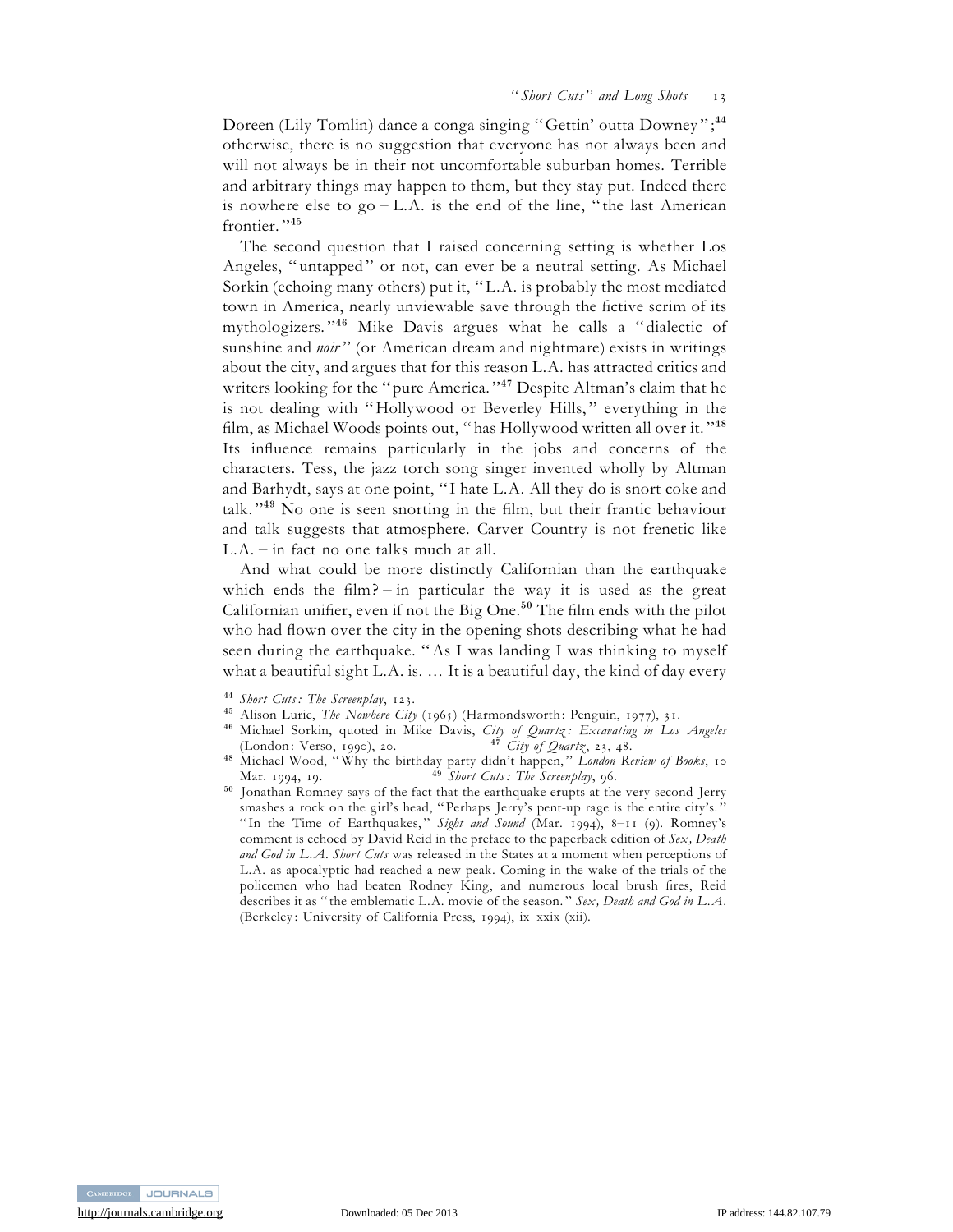Angelino says to himself or herself just how lucky he or she is to be living in L.A.<sup>351</sup> The camera then pans over the cityscape. The film's working title was  $L.A.$  *Short Cuts* and it remains an  $L.A.$  movie.<sup>52</sup>

# ''THIS CLASS THING''

Linked to the change in setting are changes in the class of the characters. Altman's characters are middle or upper middle-class suburbanites, while Carver's are working class, or lower middle class. "I write," he once said, ''about working-class people, and the dark side of Reagan's America. … the stories can be read as a criticism, as an indictment."<sup>53</sup> According to Altman, ''in the way that I'm retelling Ray Carver this class thing is not necessarily an element that is making things happen. … To do a whole thing about people who are out of work would give some sort of meaning to this picture that I didn't want to give to it."<sup>54</sup> As Raymond Williams points out, the idea of class is commonly used in a very similar way to that of region – as ''a social area inhabited by people of a certain kind, living in certain ways."<sup>55</sup> We can have a "working-class story" therefore, but middle-class fiction is somehow ''universal.'' Once again then Altman is doing Carver the unasked for "favour" of "universalising" his work.

In *Short Cuts*, there is only one unemployed character, Stuart, the fisherman, and this fact is mentioned only very briefly and late on in the film. I have already mentioned "Jerry, Molly and Sam," but unemployment is at the heart of many of these stories of the 1970s recession, the spur to crises in the lives of many Carver characters. Earl works as a limousine driver in the film; in ''They're Not Your Husband'' he is unemployed, ''between jobs as a salesman.'' Feeling his own life slipping from his control, Earl takes charge of his wife's. He puts her on a strict diet, and monitors the response of her (and now his) ''customers'' at the coffee shop, revived by finding himself again a salesman. Meanwhile ''Collectors'' begins:

- <sup>51</sup> Short Cuts: The Screenplay, 131.
- <sup>52</sup> Charles Deemer goes further and argues that "the landscape of Southern California … becomes a central character in the film.'' '' Short Cuts: The Los Angelesation of Raymond Carver," *Creative Screenwriting*, 4:3 (Fall 1997), 11-17 (11). David Thomson maintains that *Short Cuts* '' caught the hazy, slippery looseness of L.A., its casual violence, and its childishness with a precision seldom attempted by mainstream Hollywood.'' ''Robert Altman,'' in *The Biographical Dictionary of Film*, rev. edn (London: Andre Deutsch, 1994), 9-11 (11).
- edn (London: Andre Deutsch, 1<br>
<sup>53</sup> Boddy, "A Conversation," 201.
- <sup>54</sup> Stewart, "Reimagining Raymond Carver on Film: A talk with Robert Altman and Tess Gallagher," 41. <sup>55</sup> Williams, "Region and Class in the Novel," 234.  $^{55}$  Williams, "Region and Class in the Novel," 234.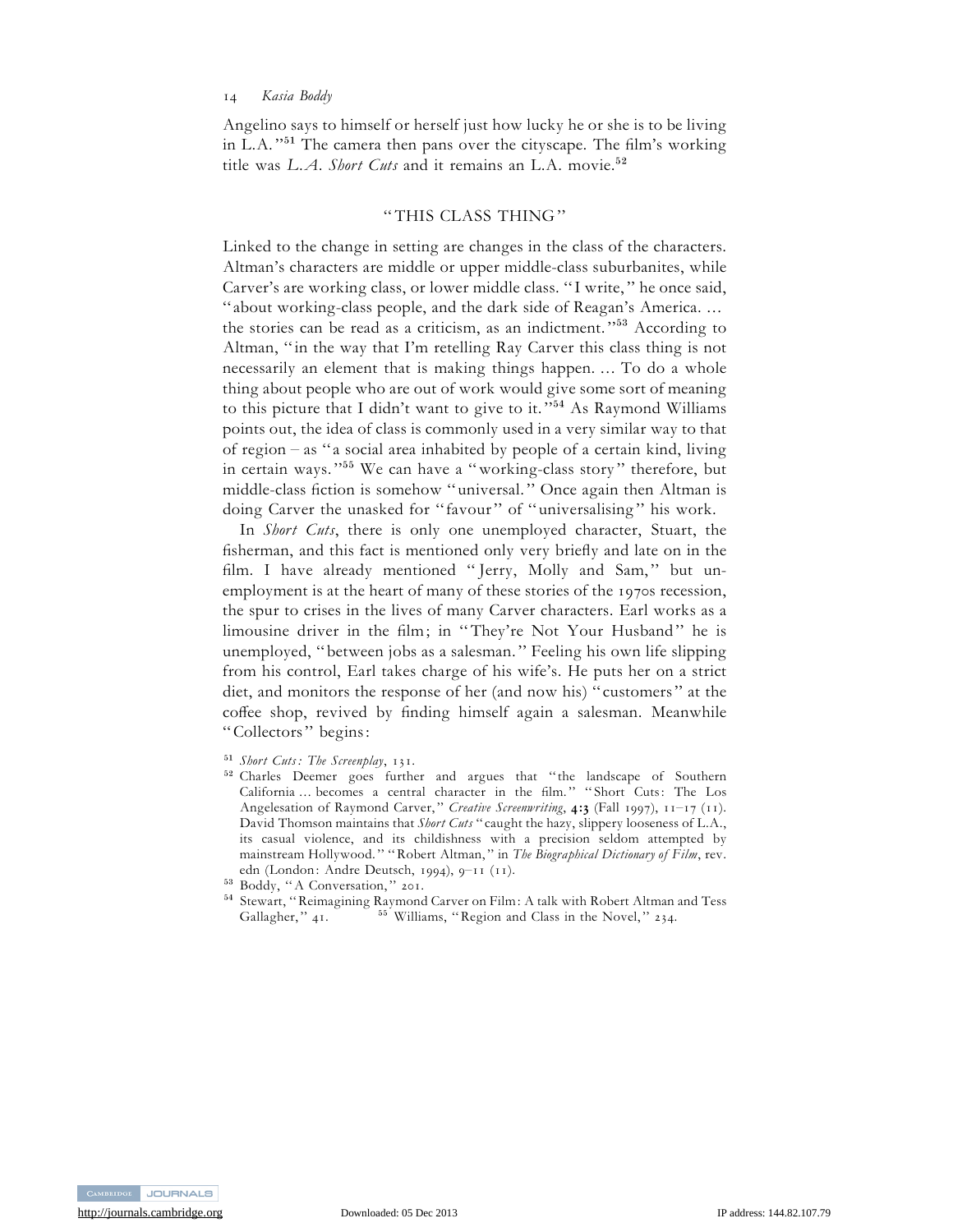I was out of work. But any day I expected to hear from up north. I lay on the sofa and listened to the rain. Now and then I'd lift up and look through the curtain for the mailman.  $(p. 138)$ 

The narrator's day is disturbed by a vacuum cleaner salesman who inexplicably steals his mail (perhaps the letter that is offering him a job).

But Altman is not interested in the tediously anxious life of the unemployed and the poor. He is interested, he says, in '' the wonderful idiosyncrasies of human life'' and the Hollywood effect is also present here – not only in the two characters Altman invents, Tess, the torch song singer and Zoe, her cellist daughter. Carver's characters are also given more glamorous, more ''idiosyncratic'' lives. In the Altman version of ''Collectors,'' Stormy Weathers is not unemployed and on the couch but a pilot, sawing his wife's furniture into pieces when the salesman arrives, does his demo and leaves. In ''Neighbors'' Bill is a machine-parts salesman; in the film he is studying to be a make-up artist and he woos the girls from ''Tell the Women We're Going'' by pretending to be a talent scout. Patti in the Carver story sells vitamins, in the Altman version she sells telephone sex; in "Will You Please Be Quiet, Please?," Ralph and Marian Wyman are not a doctor and an artist but high-school teachers; Howard Weis is a junior partner in an investment firm in the Carver story – he becomes a TV presenter in Altman's film.

To live in ''untapped Los Angeles'' is still, as David Thomson puts it, '' to be within the most futile reach of The Story, The Show.''

It is grisly yet lulling that the waiters in L.A. are waiting to be actors, that valet parking attendants have script projects, and that the kids in the mail room have board-game plans for taking over the studio. There is so much scrambling, smiling readiness to be convincing. People in L.A. think in scenes and give you lines; the city is like a daytime talk-show. $56$ 

The fact that we see such stars as Robert Downey, Jr., Tim Robbins, Jennifer Jason Leigh, Jack Lemmon and Andie McDowell living ''within the most futile reach'' of Hollywood proper, adds another dimension to Altman's ironic view of the film capital.<sup>57</sup> It has nothing, however, to do with the suburban life of ''untapped Los Angeles.''

<sup>&</sup>lt;sup>56</sup> David Thomson, "Uneasy Street," in Reid, ed., *Sex, Death and God in L.A.*, 321-33  $(327).$ 

 $\frac{(3^{27})^{16}}{5^{57}}$  For Jonathan Romney, '' as a variation on the old life-as-movie metaphor, it's infinitely more interesting than his much more overt *The Player*.'' '' Short Cuts,'' *New Statesman* and Society, 11 Mar. 1994, reprinted in *Short Orders: Film Writing* (London: Serpent's Tail, 1997),  $101 - 04$  (103).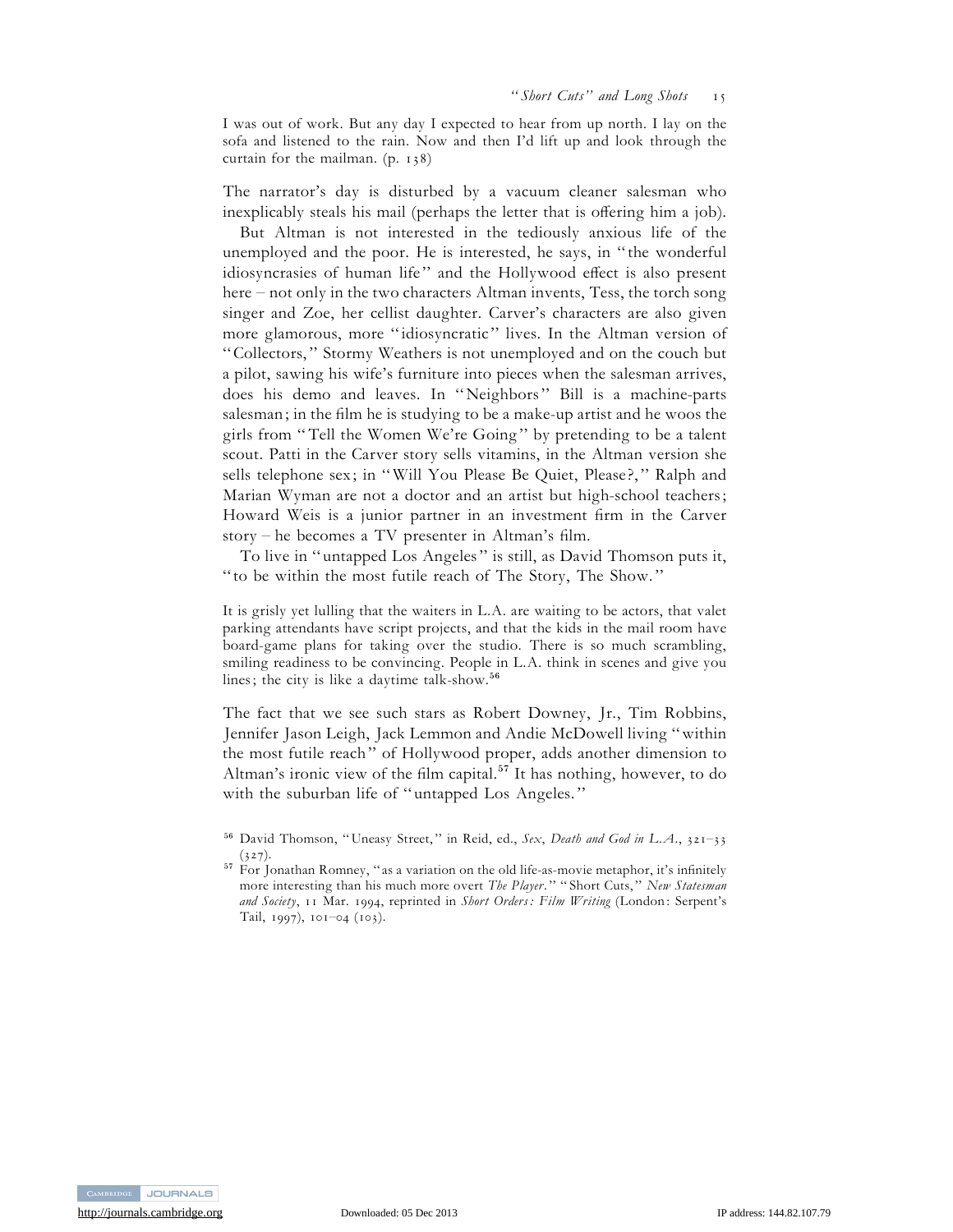A fear of sounding like a participant in a daytime talk-show bothers many of Carver's characters. Picturing themselves as the heroes of Bmovies or the heroines of song-lyric clichés, they frequently succumb to what one critic describes as "the attrition of the person by junk language,'' but, unlike Altman's characters, they are aware of the process and unhappy about it.<sup>58</sup> In "A Small, Good Thing." Howard's wife Ann (played by Andie McDowell in the movie) recognises this phenomenon in her own speech. As she leaves the hospital where her son has just died, she ''began shaking her head. 'No, no,' she said. 'I can't leave him here, no.'''

She heard herself say that and thought how unfair it was that the only words that came out were the sort of words used on TV shows where people were stunned by violent or sudden deaths. She wanted her words to be her own. (p. 114)

Although Carver was championed as '' the poet of inarticulacy,'' he argued that, while his characters have problems being able to '' talk and say what they really mean," "there are other ways of communicating." $59$ The feelings that cannot be expressed in words are expressed in gestures, and in silence. This is something that Altman never explores. No one in the film is ever at a loss for words.

# DOING ''THE RIGHT THING''

Ignoring or simplifying many of the concerns that I have just outlined – questions of class, place, communication – *Short Cuts* focuses on one aspect of Carver's fiction – sexuality, and in particular it foregrounds the sexual violence which usually remains a latent tension in the stories.<sup>60</sup> Almost all the stories in the film are in some way about sexual frustration, and at the film's climax these are released.

In *Short Cuts*, Sherri poses nude for her painter sister Marion. Marion's husband watches and later confronts his wife about an adulterous incident. She spills wine on her dress and takes it off to clean it. For some reason she is not wearing any underwear. Meanwhile Sherri goes home and tells her husband, the philandering Gene, that Ralph has seen her nude. This excites him and they have sex. In another house, Lois, a telephone sex salesgirl, won't talk dirty to her own husband. Frustrated,

<sup>&</sup>amp;)Alain Arias-Misson, "Absent Talkers," *Partisan Review*, 49:2 (Winter 1982), 625-28  $(626).$ 

<sup>&</sup>amp;\* Adam Mars-Jones, ''Words for the Walking Wounded,'' *Times Literary Supplement*, Jan. 1982, 76; Boddy, "A Conversation," 200.

<sup>&#</sup>x27;! Nick Hornby's suggestion that Carver's stories are '' curiously sexless'' seems equally flawed. *Contemporary American Fiction* (London: Vision Press, 1992), 153.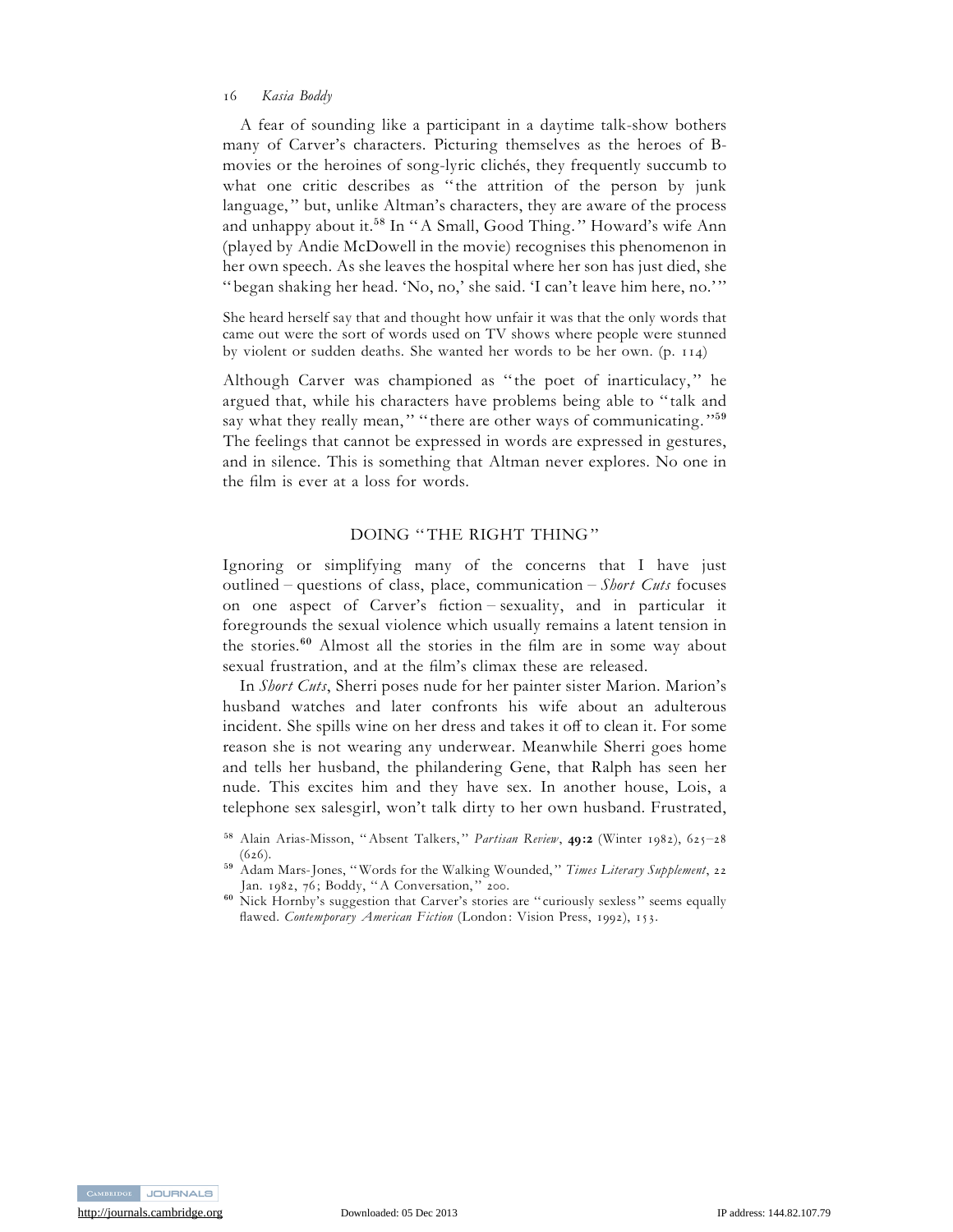he eventually slams a rock on a girl hiker. His friend Bill makes up his wife to look battered and photographs her, then wonders why this excites him. His photos are subsequently muddled up with those of the naked dead girl taken by one of the fishermen.

If Altman is making a point, he makes it again and again, and we are tempted to follow Ralph when he challenges Marion about her paintings, asking "Why does naked make it art?"<sup>61</sup> The question itself echoes feminist criticisms of the infamous ''Hotlips-in-the-shower'' scene in Altman's 1970 film *M*\**A*\**S*\**H*, a Vietnam film about the Korean war. *Short Cuts* may seem far from the battle zone, but, curiously, Altman's version of '' the war of the sexes'' constantly refers to other wars. The film opens with images of helicopters, self-consciously evoking Altman's previous productions, the TV show *Whirlybirds* and *M*\**A*\**S*\**H*, as well as *Apocalypse Now*. Stormy Weathers (Peter Gallagher), the pilot, talks of ''Bombin' the dirty medflies'' (albeit with Malathion rather than Napalm). In case we have missed the allusions, Howard, the TV commentator, tells us that '' this is war.'' And later Howard asks Jerry, the pool attendant, "how goes the war?" "Bad guys are winning, sir," Jerry replies. The policeman's son continually wields a toy gun and says ''Bang Bang.'' Life in Altman's L.A. is a series of daily battles, and the war begins at home.

Despite Altman's insistence on violence and explicit sexual language at every turn, his exploration of sexuality is, however, ultimately a sanitised version of Carver's. In ''Vitamins,'' as I mentioned, Patti sells vitamins door to door, while her counterpart in the film, Lois, sells sex on the phone from home. Of the shift from vitamins to sex, Gallagher has said that what Altman does, ''is move Ray's vision into the time in which we are living, the  $\varphi$ 's."<sup>62</sup> It certainly increases the voyeuristic aspect of the film – both for Lois's husband, Jerry, and for the viewer. In the original story, however, the husband becomes jealous and anxious, not because she sells sex, but because another woman is in love with his wife. The husband does not kill his rival – she goes to Portland – instead he attempts an affair with another of his wife's friends, but it all goes wrong when she, in turn, is propositioned in a bar by a Vietnam veteran who shows her the ear of a man he has killed. She takes this as a sign that she should leave town and go to Portland too.

And consider ''Neighbors.'' In *Short Cuts*, the husband simply suggests to his wife that they "do the right thing in their [the neighbours'] bed."63

<sup>62</sup> Stewart, "Re-imagining Raymond Carver on Film," 41.

<sup>63</sup> Short Cuts: The Screenplay, 69.



<sup>&</sup>lt;sup>61</sup> *Short Cuts*: The Screenplay, 106.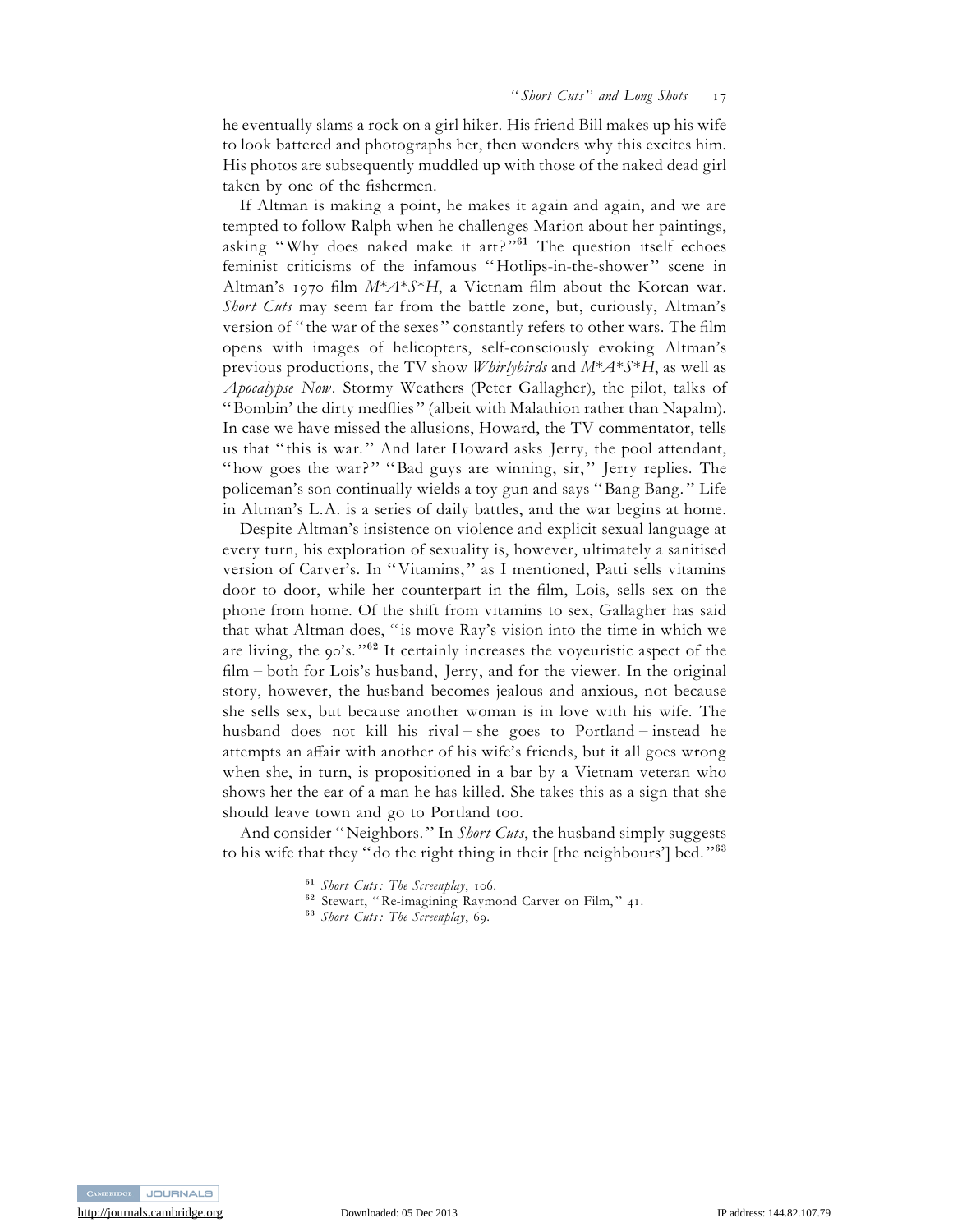In the story, Bill goes over there on his own, masturbates for a while in the bed, then tries on Mr. Stone's Hawaian shirt followed by Mrs. Stone's panties and bra.

He stepped into the panties and fastened the brassiere, then looked through the closet for an outfit. He puts on a black and white checkered skirt and tried to zip it up. He put on a burgandy blouse that buttoned up the front. He considered her shoes, but understood they would not fit. For a long time he looked out the living-room window from behind the curtain. Then he returned to the bedroom and put everything away. (pp.  $17-18$ )

Altman's version is again much tamer, much more conventional, and perhaps, therefore, more marketably "90s."

What is most disturbing about these shifts in the representation of sexuality is that, whereas Carver, in discrete stories, explores both male and female perspectives – sometimes with a distancing ironic commentary (''Will You Please Be Quiet, Please ?'') but most often with compassion and sympathy (for example, ''So Much Water'' is told entirely from the wife's point of view, "Jerry and Molly and Sam" from the husband's) -Altman's film, committed to the idea that ''it is all one story,'' provides only one perspective – the all-seeing, all-knowing directorial point of view; one that focuses on a particular brand of frustrated male aggression, and one which does not allow any interior life to his characters.<sup>64</sup>

#### ''WHAT CONNEXION CAN THERE BE … ?''

Despite Altman's repeated assertions that it was the randomness and arbitrariness of Carver's world with which he felt affinity, the world of *Short Cuts* is neither random nor arbitrary. His characters may not know what will happen next, but Altman certainly does. His presence as the controller and particularly the integrator of the stories and lives he describes is continually felt. This is particularly true of the way the film depends on frequent rapid cutting between different images for counterpoint effects. TV images are particularly useful for this. For example, while Doreen tells Earle about hitting the child, Casey, with her car, a bowling ball whacks into skittles on the TV screen. And, when Ann offers the already comatose Casey a glass of milk, the camera zooms in on the glass of milk then cuts to a TV in another house which shows a glass of milk being knocked over and spilling on the floor. The announcer comments: "ACCIDENTS HAPPEN EVERY DAY. Fortunately most are

es<br>Thomson notes Altman's "squeamishness about people." "Robert Altman," II.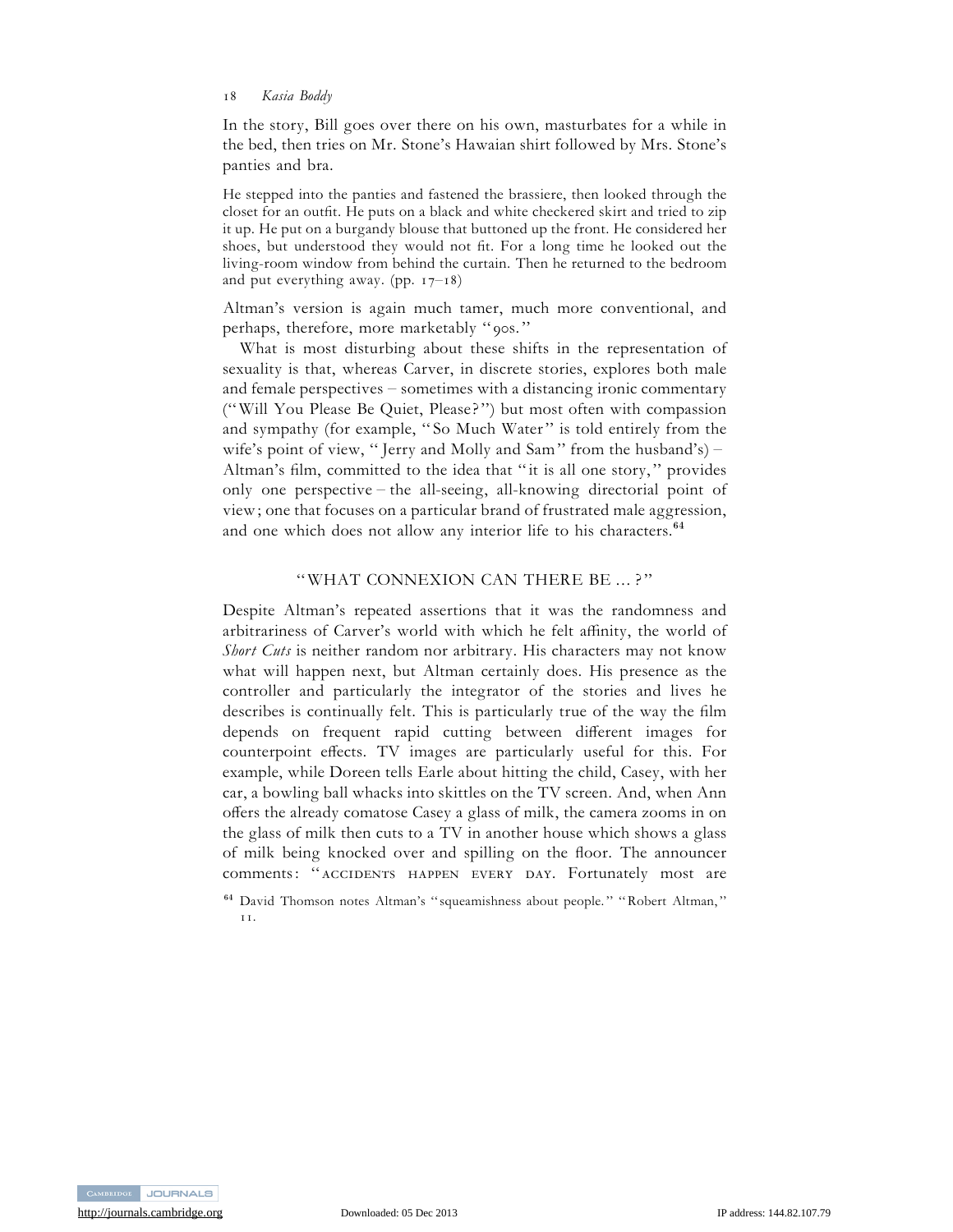harmless, but some are very serious.'' Later we see Zoe the cellist floating naked and as if dead in her pool, and then Altman cuts to the dead girl's body in the river. As Eisenstein said in  $1941$ , while "shooting in long take is almost always neutral and passive," rapid cutting and montage are "above all  $\ldots$  active  $\ldots$  [forms] of narrative."<sup>65</sup>

Altman also uses more sustained forms of what he calls the film's ''connective tissue'' – Howard's TV editorials and Annie Ross's songs (particularly the recurring ''Prisoner of Life'') provide a choric effect. The film connects the characters at the beginning with the fleet of helicopters flying and spraying anti-medfly insecticide over all (a unifying device that recalls Virginia Woolf's sky-writing plane in *Mrs Dalloway*) and, at the end, with the earthquake that again touches everyone.<sup>66</sup> The characters also connect up in quite straightforward ways. For example, the doctor from one story treats the child from another. His wife's sister features in yet another story, while his father reappears to tell his own. It does not seem fortuitous that all these characters meet up – many of them are related, the others work in various kinds of service industries – as a waitress, a doctor, a policeman, a musician. In the light of all this, it is strange to read praise for *Short Cuts*'s depiction of the ''anonymity'' of Los Angeles life. $67$ 

In many ways, then, Altman's handling of plot and character is more reminiscent of Dickens (and his filmic protegés, Eisenstein and D. W. Griffith) than Carver. Consider this famous passage from *Bleak House*:

What connexion can there be, between the place in Lincolnshire, the house in town, the Mercury in power, and the whereabout of Jo the outlaw with the broom, who had a distant ray of light upon him when he swept the churchyardstep? What connexion can there be between many people in the innumerable histories of this world, who, from opposite sides of great gulfs, have nevertheless, been very consciously brought together!

Jo sweeps his crossing all day long, unconscious of the link, if any link there be. He sums up his mental condition, when asked a question, by replying that he "don't know nothink."<sup>68</sup>

Jo may not know much but Dickens certainly does. Moreover he does not simply spot connections that his characters fail to perceive – he creates

- <sup>65</sup> S. M. Eisenstein, *On the Composition of the Short Fiction Scenario*, trans. Alan Upchurch (London: Methuen, 1984), 10. I disagree with Helene Keyssar's assertion that
- "Altman's montage is rarely didactic," *Robert Altman's America*, 136.<br><sup>66</sup> Virginia Woolf, *Mrs Dalloway* (1925). "Suddenly Mrs Coates looked up into the sky. ... Everyone looked up," (Harmondsworth: Penguin, 1992), 21–22. See also Elaine<br>Showalter, "Introduction," xxi–xxiii. '' Romney, "Short Cuts," 103.
- ') Charles Dickens, *Bleak House* (), Ch. (Harmondsworth: Penguin, ), .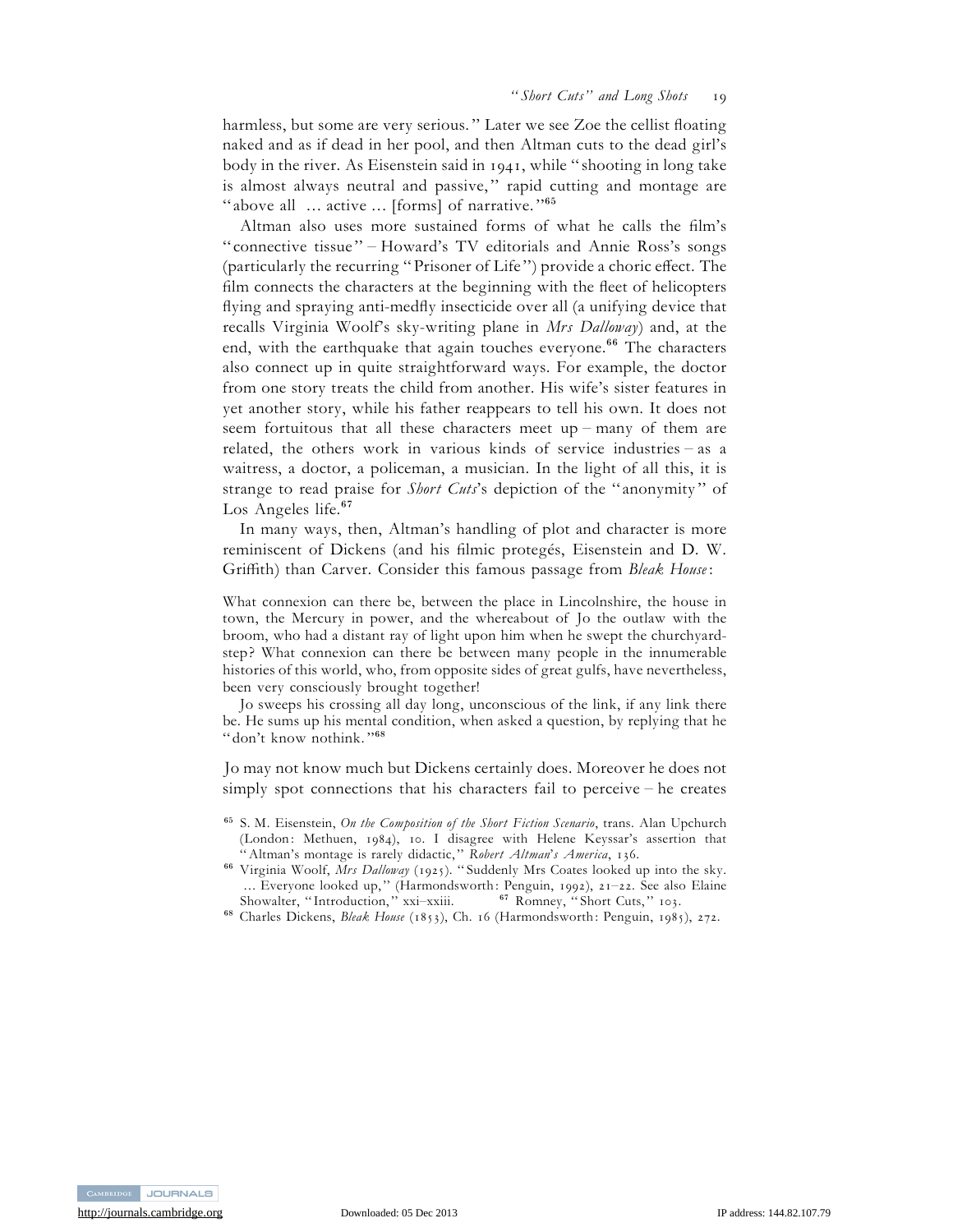and organises the world in which those connections exist.<sup>69</sup> If we think about what this Dickensian sweep means in the American context, it does not take long to reach the idea of the Great American Novel, which in film becomes something like *Short Cuts* or *Nashville*.<sup>70</sup>

*Nashville* (1975) – still Altman's most acclaimed film – is about one weekend in the lives of twenty-four people in Nashville, Tennessee. The film uses many of the same techniques as *Short Cuts* – rapid intercutting and a continuously moving camera present a barrage of sensory impressions, characters talk and overlap each other, while music provides a choric commentary. As its screenwriter, Joan Tewksbury, put it: ''Everything had whirled and spun and played upon your senses.'' The first shot introduces the election campaign van of the presidential candidate, Hal Philip Walker, calling on ''Fellow taxpayers and stockholders of America,'' and the van recurs through the film, until the characters all gather together for the political rally which forms the film's finale, when, in a shock ending, a demented gunman kills one person and wounds another.

*Nashville* is quite consciously a '' state of the nation'' movie, an epic for the bicentennial. *L*.*A*. *Short Cuts* has similar ambitions. Altman strips Carver's America of class, history and difference, and unifies it as a place of luck, sex, violence and  $\tau v$ . Apocalyptic America, in other words, is once again pictured in terms of the entertainment industry – in *Nashville*, it was country music; in *Short Cuts*, it is Hollywood, imagined as it was in Nathaniel West's novel, as both ''dream factory'' and ''dream dump. $"''^1$ 

In *Gravity's Rainbow*, Thomas Pynchon famously distinguished paranoia – where everything connects – from anti-paranoia – ''where nothing is connected to anything, a condition not many of us can bear for long. $17<sup>72</sup>$ These two opposing impulses might also be said to characterise the work

- <sup>69</sup> According to Ray Carney, "Altman's characters are never completely empowered. From *Nashville* to *The Player*, they more or less operate as semiotic functions of the structures placed around them,'' *The Films of John Cassavettes : Pragmatism, Modernism* and the Movies (Cambridge: Cambridge University Press, 1994), 141.
- and the Movies (Cambridge: Cambridge University Press, 1994), 141.<br><sup>70</sup> Ira Nayman argues that, because in the movie we see the characters in more than the " one context" the short story supplies, "Altman's film offers a more complex view of life than Carver's original stories," "The Adaptable Altman," 90. Keyssar describes Altman's vision as "Whitmanesque," Robert Altman's America, 151.
- Altman's vision as "Whitmanesque," Robert Altman's America, 151.<br><sup>71</sup> James Monaco writes, "Altman's people are universally addicted to an American mythos, propagated by the media, not least of all film, to which their own reality never measures up. Altman doesn't seem to want to let them take action, and that is a major and unavoidable criticism of the theory of his work," American Film Now, 326.
- and unavoidable criticism of the theory of his work," *American Fum* IN<br><sup>72</sup> Thomas Pynchon, *Gravity's Rainbow* (London: Picador, 1975), 188, 434.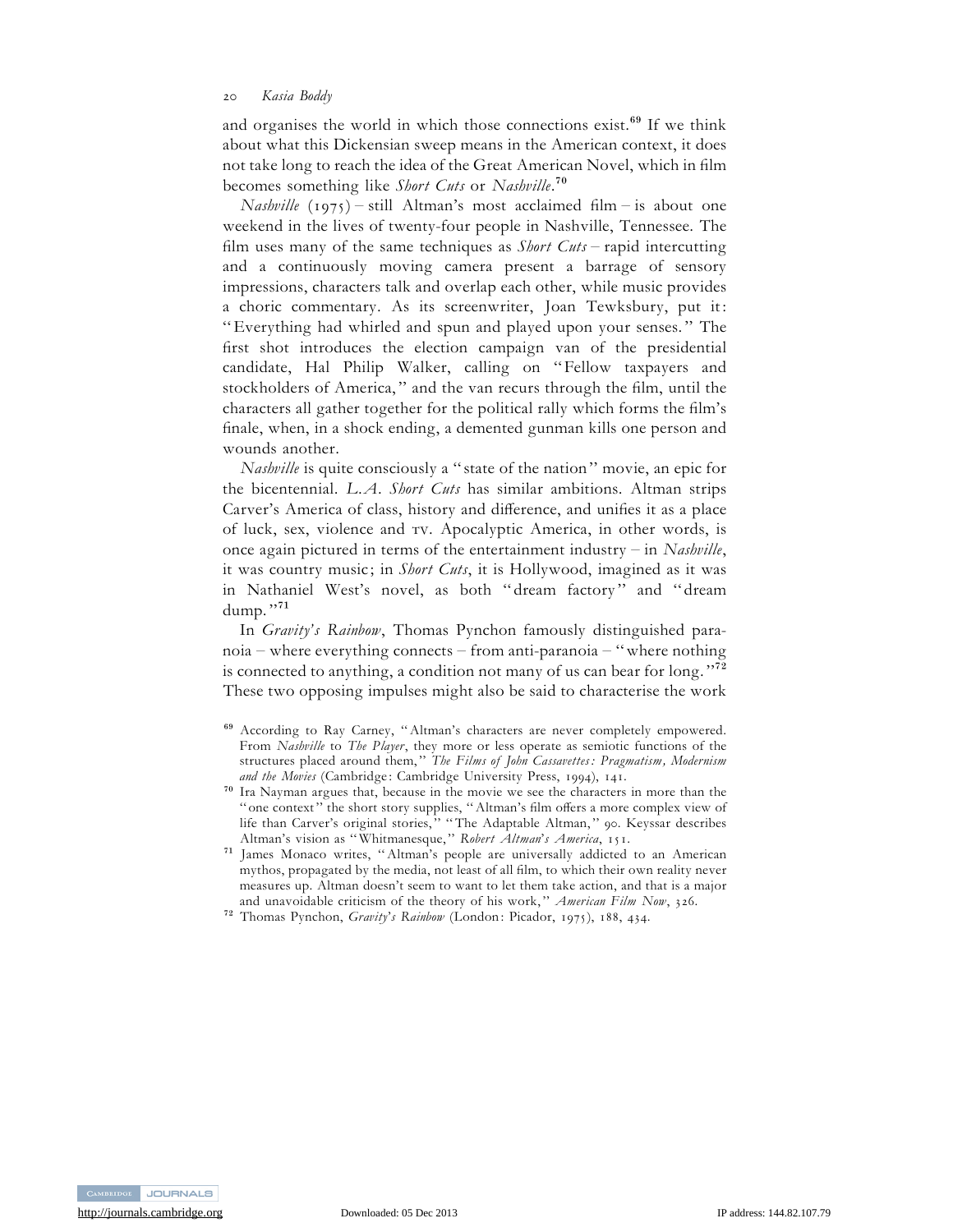of Altman and Carver respectively. Altman's desire, in film after film, is to create systems (American microcosms) within which his characters are contained and constrained. Carver's desire, in story after story, is to write about individuals who, like Hawthorne's Wakefield, '' step aside for a moment" and expose themselves to "the fearful risk of losing ... [their] place forever."73

To find the filmic equivalent of Carver one could do worse than to go back to the seventies (indeed, to when these stories were written) and to another director who operated on the margins of the Hollywood studios, John Cassavettes. Cassavettes's *A Woman Under the Influence* (filmed in 1972, released in 1974) presents only one story – of a hard-to-understand family dynamic, in which everyone finds it hard to communicate how they feel or who they are. The husband, Nick's (Peter Falk) misguided attempts to look after his family and his obsession with control, the *non sequitars*, the uncomfortable eccentricity of conversations and the banal yet touching scene with which the film finishes, in which the husband and wife, after terrible rows, slowly and silently clear the table and make up their bed for the night, could be said to be much closer to the '' spirit'' of Carver than anything in *Short Cuts*.<sup>74</sup>

Ironically, Altman's vision of America is much bleaker – much more cynical and apocalyptic – than that of either Cassavettes or Carver. Not only does life in ''untapped Los Angeles'' seem sown up, but, as viewers, we leave the cinema with no doubt as to what we are supposed to think. ("You may say / That I aint free / But it don't worry me," runs the final song in *Nashville*). Carver's stories, on the other hand, leave individual fates largely undecided and plenty of space for the reader. In Roland Barthes's terms, Cassavettes and Carver are writerly, Altman readerly.<sup>75</sup> While Altman's cutting and montage lead the viewer ''along the necessary

- <sup>73</sup> Nathaniel Hawthorne, "Wakefield," in *Tales and Sketches* (New York: The Library of America, 1982), 90-98 (298).
- America, 1982), 90–98 (298).<br><sup>74</sup> Charles Deemer offers John Huston's 1972 adaptation of Leonard Gardner's novel of down-at-heel boxers, *Fat City* as the film that he thinks has the '' feel'' of Carver. "Short Cuts: The Los Angelesation of Raymond Carver," 17. James Monaco notes that *A Woman Under the Influence* was Cassavettes' ''most widely seen and most financially remunerative'' film. Monaco compares Cassavettes's films to Chekhov's plays, and we could extend the comparison to Carver's stories: all '' are about rather sad people – losers, if you like – who don't ever seem to get anywhere, but who enthrall audiences with their inaction, their self-centredness, and their cosmically funny failures. ... They take place almost exclusively in interiors." Of Cassavettes' characters, he adds, '' sometimes you wish they could at least spend a holiday in a Robert Altman movie," American Film Now, 299, 300, 304.
- movie, *"American Fum I*Vow, 299, 300, 304.<br><sup>75</sup> Roland Barthes, *S*/*Z* (1970), trans. Richard Miller (Oxford University Press, 1990).